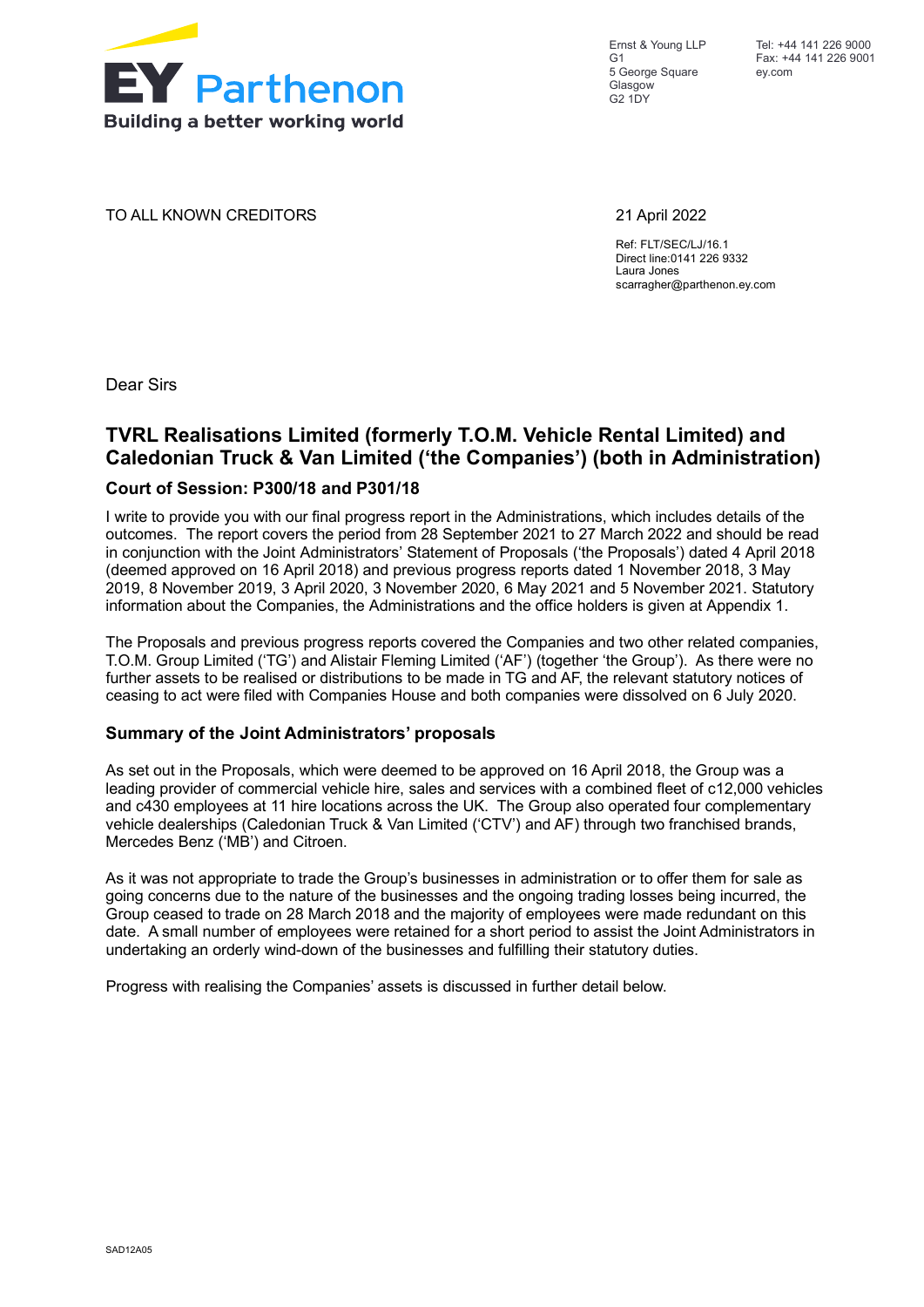## **Summary of steps taken during the Administrations**

### **TVRL Realisations Limited (formerly known as T.O.M. Vehicle Rental Limited) ('TVRL')**

### *Funding parties*

As outlined in the Proposals and discussed in our previous reports, funding of £1.186m was provided to the Joint Administrators by 7 Hire Purchase ('HP') Funders ('the Funding Parties') (who accounted for 80% of the Group's HP debt) to meet the costs of retaining a fleet team at the Group's head office to ensure an orderly wind down of the businesses following the appointment.

The majority of funds were utilised and refunds of the unused balance were made to each of the Funding Parties.

### *Asset realisation*

### *Fixed Charge Assets*

### *Debtors assigned to HSBC Invoice Finance ('HIF')*

As creditors will recall, HIF appointed Hilton Baird Collection Services Limited ('Hilton Baird') to collect the debts assigned to it. With total collections of c£12.7m, HIF's debt at the date of appointment was subsequently repaid in full and a surplus of c£527k was available to HSBC which had the benefit of an assignment over any surplus monies collected from these debts.

Hilton Baird ceased collections activity towards the end of 2020 and, with HIF/HSBC confirming that there was no appetite to incur additional costs pursuing recoveries from any remaining debtors via legal action, the ledger of c£1.6m was reassigned to TVRL.

Following consideration of the options, external debt collection agents (JP Associates) were subsequently appointed in April 2021 to continue pursuing the remaining outstanding debtor balances. I am pleased to report that collections have now completed and gross realisations of c£252k have been achieved to date, an increase of £131k since our last report. As previously advised, significant sums have had to be written off the ledger due to the existence of complex counter claims and certain debtor companies having been dissolved in the interim period.

On completion of Hilton Baird's debtor collection exercise, a VAT bad debt relief claim of £1.13m was submitted to HMRC in respect of the debts which had proved to be uncollectable at that point. This claim was accepted and reduced HMRC's overall claim against the Group. Following completion of JP Associates' debt collection efforts, HMRC's claim was subsequently revised to adjust for the additional debtor balances recovered.

### *HP Vehicles*

Following our appointment, the Companies' 33 HP funders (including the funding parties) exercised their contractual right to recover the c12,000 vehicles held under HP contracts. There was accordingly no return of surplus funds from these vehicles for the benefit of the general body of creditors.

### *Floating Charge Assets*

*Driver and Vehicle Licensing Agency ('DVLA') receipts*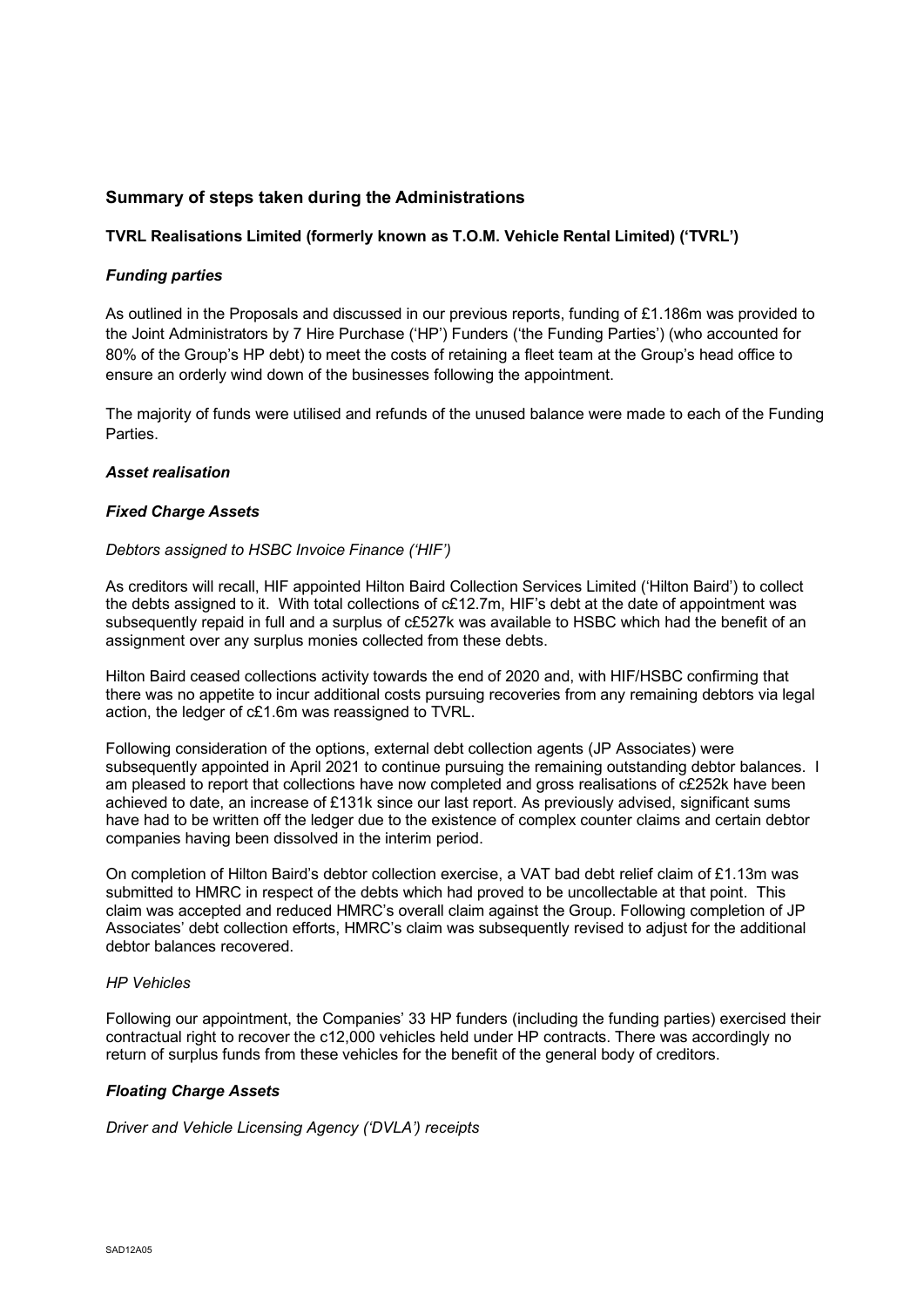As previously advised, TVRL was responsible for arranging and paying the relevant fees for road fund licences in respect of the vehicles and a significant number of vehicle licence fees were prepaid to the DVLA at the date of Administration. Total refunds of road fund licences of £683k have been achieved in this regard.

At the time of our last report, there remained over 200 vehicles registered in TVRL's name at the DVLA and, accordingly, we have reported these vehicles as lost or stolen to the DVLA to ensure no liability can fall upon the Joint Administrators in the future.

### *Plant and equipment, motor vehicles, trailers and office furniture*

We engaged Thainstone's Specialist Auctions ('TSA') to ingather and sell the plant and equipment, motor vehicles, trailers and office furniture which were not subject to outstanding finance. Gross recoveries of £665k were achieved.

### *Unidentified income*

This represents income received to date totalling £28k which we have not been able to allocate in TVRL's records.

### *Intellectual property*

A sale of the T.O.M name, website name and related intellectual property in 2019 realised £15k for the benefit of the Administration. Following the sale, we filed the relevant documentation with Companies House to change the name of T.O.M. Vehicle Rental Limited to TVRL Realisations Limited.

### *Debtors*

Hilton Baird was also appointed to collect TVRL's debtor ledger which had not been assigned to HIF at the date of appointment. Gross collections of £195k were achieved in this regard.

### *Contingent asset*

As creditors will recall, in 2016, the European Commission fined five major truck manufacturers for engaging in unlawful and anti-competitive price fixing in respect of the sale of trucks over six tonnes in the period from 1997 to 2011.

As a result of the Commission ruling, applications for Collective Proceedings Orders were lodged with the UK Competition Appeal Tribunal ('the Tribunal'), in order to pursue claims for compensation on behalf of third parties who bought, leased or hired vehicles in the period and who, due to the price-fixing, had possibly overpaid for their trucks. In addition, a number of standalone claims were raised with the Tribunal and the Court of Session in Scotland.

Whilst the Directors had included a value of £5m (in respect of 510 trucks) for this contingent asset in their Statement of Affairs for TVRL, it was not possible to predict the likely compensation, if any, which could be payable to TVRL and the matter could realistically take many years to resolve through the Courts at significant cost to the Administration.

Following our appointment, we continued to explore the options available to realise value in the short to medium term including consideration of raising an action in the Court of Session to avoid the claim becoming time-barred and preserving the possibility of selling the rights to a third party.

As creditors may recall, in December 2020, we instructed our solicitors, Shepherd & Wedderburn ('S&W'), to provide advice on initial prospects for a trucks cartel follow on damages claim and to prepare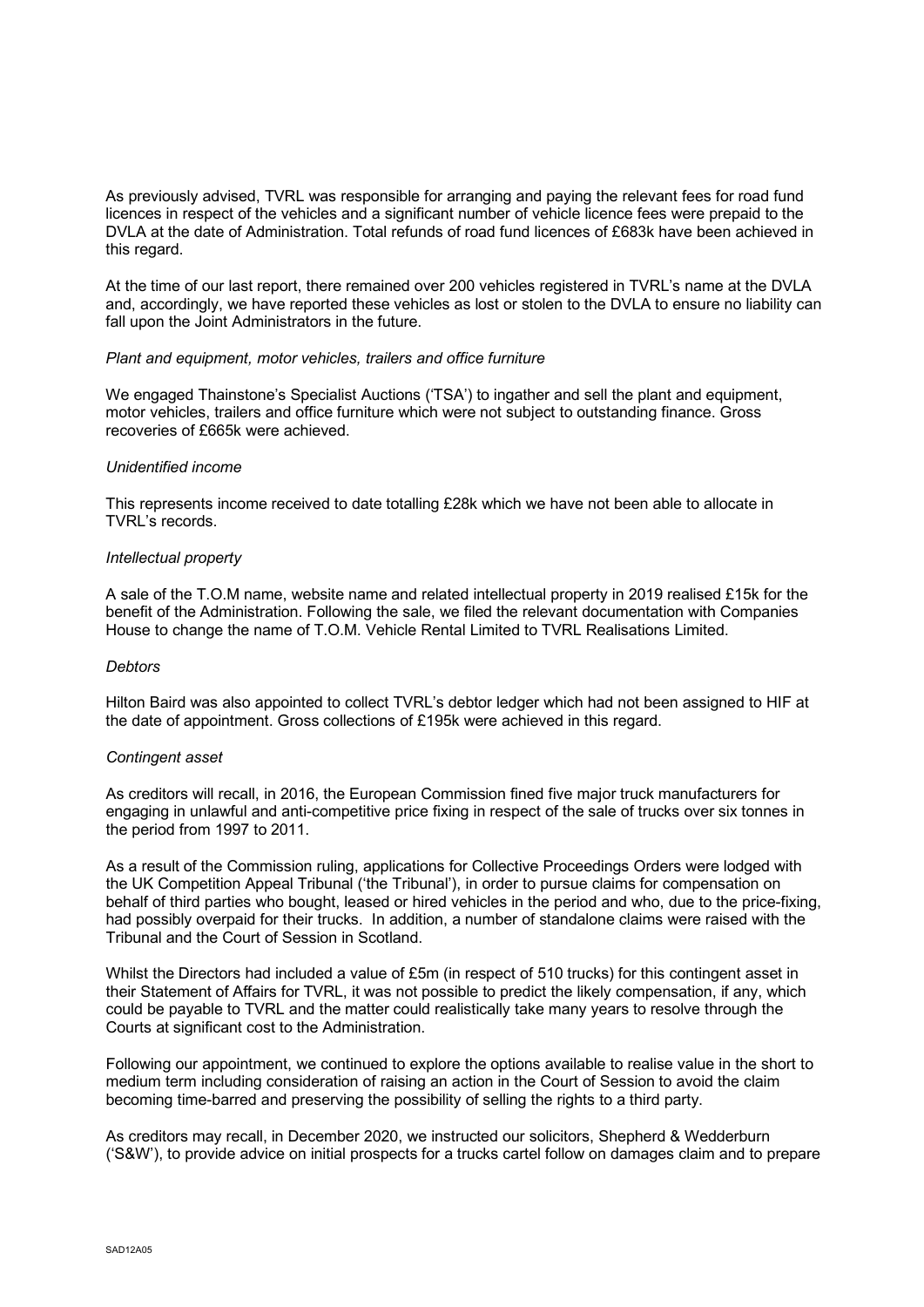an information memorandum for potential litigation funders with a view to either selling TVRL's rights to the claim or securing funding for us to pursue the claim by raising legal proceedings.

The information memorandum was issued to a group of litigation funders in March 2021. Many were unable to progress due to the outline of the claim not meeting their investment criteria or because they were conflicted however three funders subsequently agreed non-disclosure agreements. Whilst an attractive proposal to acquire the claim on a non-recourse basis together with an earnout clause was received from one of these funders, it quickly became clear (following limited diligence) that they were unwilling to progress the proposal as initially outlined and they unfortunately withdrew their offer.

With no viable proposals for funding the claim and no other parties offering to purchase TVRL's rights to the claim, we considered that we had exhausted all of the options and it was no longer in the creditors' interests to continue pursuing the claim. The time incurred by both the Administrators and S&W relating to the truck cartel price fixing claim was subsequently written off.

We are however pleased to advise that, in December 2021, JWR Holdings Limited expressed an interest in acquiring TVRL's rights to the price fixing claim and subsequently made an offer to acquire the rights. Completion took place on 22 February 2022 and funds of £10k were realised as part of the sale proceeds. Legal costs of £1.5k were additionally incurred in obtaining the assignation.

### *Land and Buildings Transaction Tax ('LBTT')*

As detailed in our report of 4 November 2020, following the wind down of the businesses and vacation of the leasehold properties previously operated by the Group, final LBTT returns were submitted to Revenue Scotland and a refund of £102k was received in October 2020.

### **Caledonian Truck & Van Limited**

Creditors will recall that, prior to the appointment of the Administrators, MB terminated the dealership franchise agreements and, upon appointment, the majority of employees were immediately made redundant. The remaining employees were retained for a short period to ensure an orderly wind-down of business activities. The three trading sites closed on 20 April 2018 and the properties were returned to the landlord.

### *Asset realisation*

### *Debtors*

Hilton Baird completed the debtor collection exercise with total realisations of £584k collected from an outstanding ledger at the date of appointment of £4.1m. A VAT bad debt relief claim of £42k in respect of uncollectable book debts was submitted to HMRC thereby reducing HMRC's overall VAT claim against the Group.

### *Unidentified income*

This represents income of £99k received during the period of the Administration which we have not been able to allocate in CTV's records.

### *Motor vehicles, plant and equipment*

Similar to TVRL, we engaged TSA to ingather and sell the motor vehicles and plant and equipment which were not subject to outstanding finance. As previously advised, TSA confirmed all owned equipment and vehicles have been realised with total realisations of £178k achieved.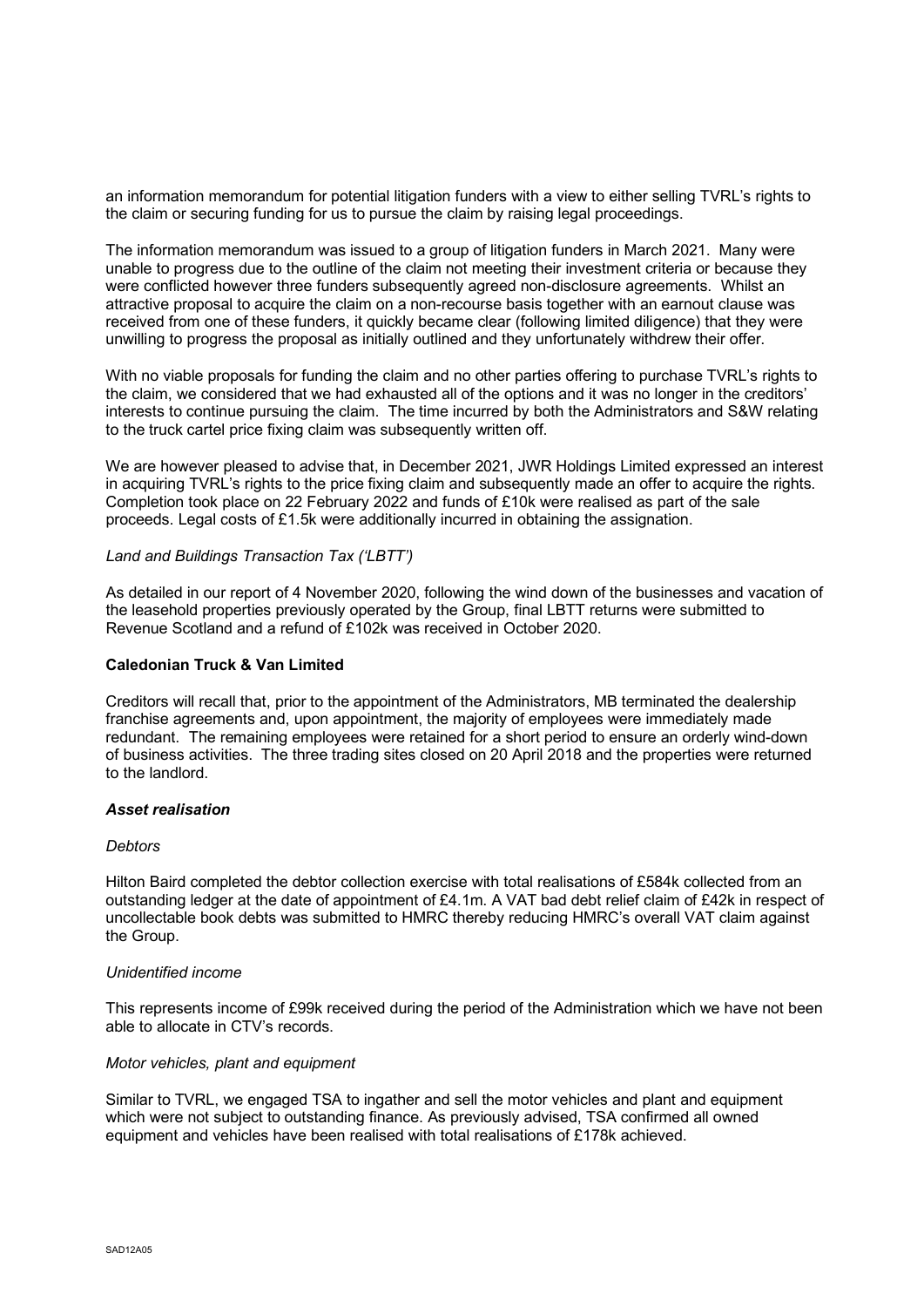### *Stock/Work in Progress*

As creditors may recall, a significant amount of outstanding warranty/repairs and maintenance invoicing was processed following the appointment and, together with the values attributable to owned plant, parts stock and signage removed from the dealerships by MB as part of the wind down, this reduced MB's claims in the Administration.

### *TVRL Dividend*

CTV's claim of £9,231,598 representing amounts due by TVRL at the date of the Administrators' appointment was accepted as a valid claim in the TVRL Administration. Funds totalling c£16k in payment of TVRL's dividend distribution (discussed below) on this agreed claim was received in the period.

## **Extension of Administrations**

The Administrations of the Companies were automatically due to expire on 27 March 2019, being the anniversary of the appointment of the Joint Administrators. It was, however, clear that the Administrations would not be concluded on this date. Accordingly, the Administrations were extended as follows:

- The requisite creditors' consent was received, allowing the Administrators to extend the period of the Administrations by 12 months to 27 March 2020 under the provisions of paragraph 77(2) of Schedule B1 to the Insolvency Act 1986.
- Further extensions of 12 months to 27 March 2021 were granted by the Court of Session under the provisions of paragraph 77(2) of Schedule B1 to the Insolvency Act 1986.
- Final extensions of 12 months to 27 March 2022 were granted by the Court of Session under the provisions of paragraph 77(2) of Schedule B1 to the Insolvency Act 1986.

These extensions were granted in order to allow a full realisation of the Companies assets and to make distributions to the non-preferential unsecured creditors in TVRL and CTV by way of the Prescribed Part.

### **Distributions to creditors**

### *Secured Creditors*

The Group had c£220m of debt exposure across 33 funders with MB, GMAC, Close Leasing, Lombard, Paccar, Santander and HSBC ('the 7 HP funders') accounting for c80% of the debt. Additionally, the Group had a £3.5m overdraft facility and a confidential invoice discounting facility of £13m with HSBC and HIF respectively. Each of the Companies was party to a cross guarantee in favour of HSBC in respect of the Group's borrowings.

Qualifying floating charges are held as follows:

| Company                                    | <b>Qualifying Floating Charge Holders</b>  |
|--------------------------------------------|--------------------------------------------|
| <b>TVRL Realisations Limited (formerly</b> | HSBC, HSBC Invoice Finance, HSBC Equipment |
| T.O.M. Vehicle Rental Limited)             | Finance, HSBC Asset Finance                |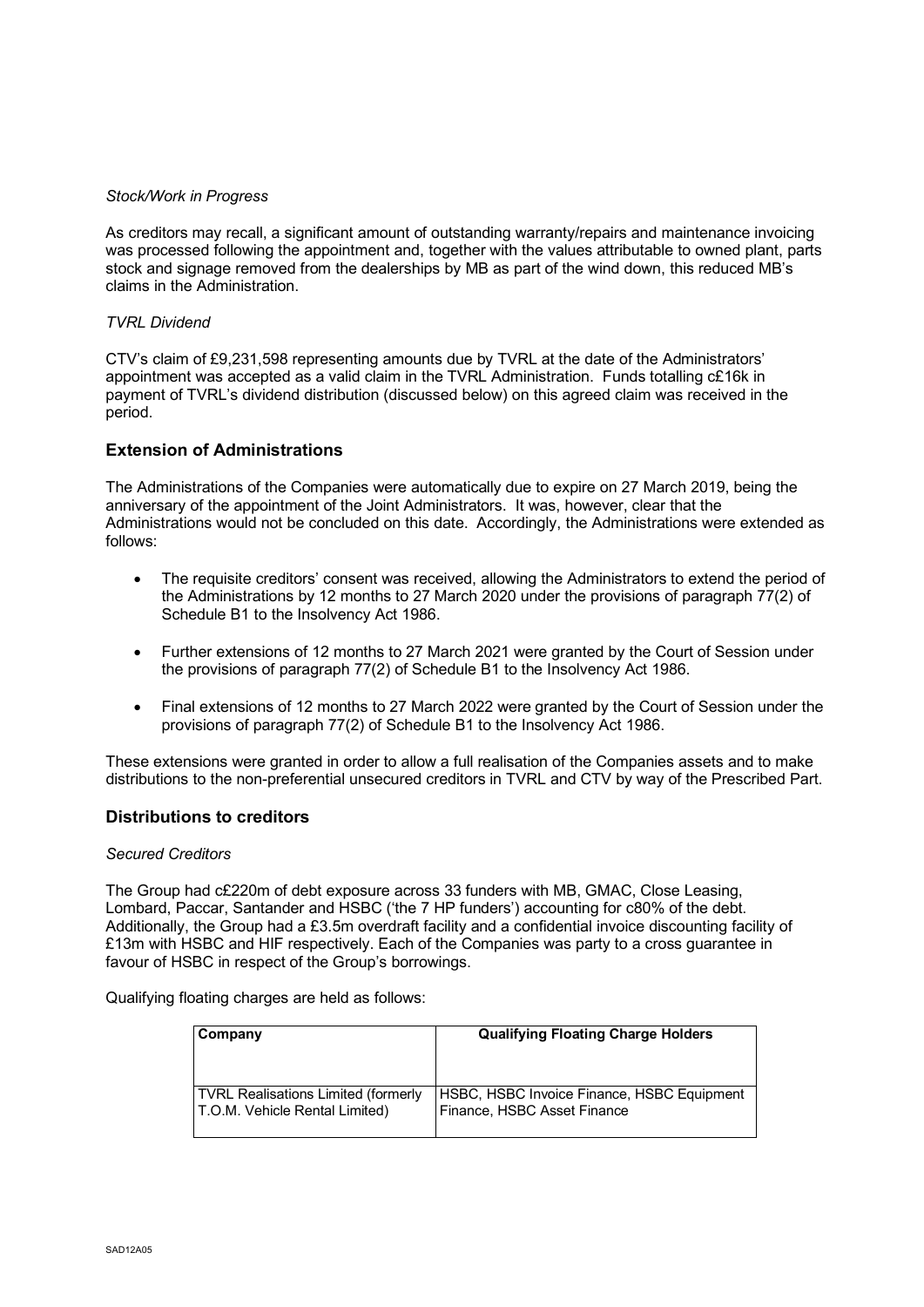| Company                                   | <b>Qualifying Floating Charge Holders</b> |  |  |  |
|-------------------------------------------|-------------------------------------------|--|--|--|
| <b>Caledonian Truck &amp; Van Limited</b> | <b>HSBC, MB</b>                           |  |  |  |

Floating charge distributions of £300k have been made to HSBC in TVRL, and floating charge distributions of £211k and £90k have been made to HSBC and MB respectively in CTV. These distributions have been made in accordance with the ranking agreements in place. We understand that there was a surplus of c£527k available to HSBC following HIF being repaid its debt in full under its fixed charge security over the debtors in TVRL. In addition, there is a shortfall to each of the HP funders in TVRL arising from recovery of the vehicles held under HP contracts at the date of appointment. The shortfalls subsequently ranked as non-preferential claims in the Administration.

### *Preferential Creditors*

Distributions of 100p in the £, equating to total dividends of £106k and £43k, have been paid to the preferential creditors of TVRL and CTV respectively in respect of employees' salaries, holiday pay and pension contributions.

### *Non-preferential Creditors*

The Joint Administrators received claims from the non-preferential unsecured creditors in TVRL and CTV of c£44.7m and c£14.8m, respectively.

There were sufficient funds to enable a distribution to the creditors by virtue of the Prescribed Part (see below).

### **The Prescribed Part**

The Prescribed Part is a proportion of floating charge assets set aside for unsecured creditors pursuant to Section 176A of the Insolvency Act 1986. The Prescribed Part applies to floating charges created on or after 15 September 2003. The Companies' floating charges were all created after this date and accordingly the Prescribed Part applies.

Distributions to the non-preferential unsecured creditors by virtue of the Prescribed Part were made in TVRL and CTV on 9 March 2022 and 15 March 2022, respectively, as set out below.

| Company                                                               | <b>Total claims</b><br>received | Distribution (Pence<br>in the pound) | <b>Total dividend paid</b> |
|-----------------------------------------------------------------------|---------------------------------|--------------------------------------|----------------------------|
| TVRL Realisations Limited (formerly T.O.M.<br>Vehicle Rental Limited) | £44,716,575                     | 0.176p                               | £78,809                    |
| l Caledonian Truck & Van Limited                                      | £14,844,333                     | 0.531p                               | £78.836                    |

In line with Rule 3.108 of the Insolvency (Scotland) (Company Voluntary Arrangements and Administration) Rules 2018, a list of all claims accepted and rejected in the Administration is available for viewing at [https://www.ey.com/en\\_uk/ey-tom-vehicle-rental-limited-in-administration.](https://www.ey.com/en_uk/ey-tom-vehicle-rental-limited-in-administration) A hard copy of the list can be provided on request.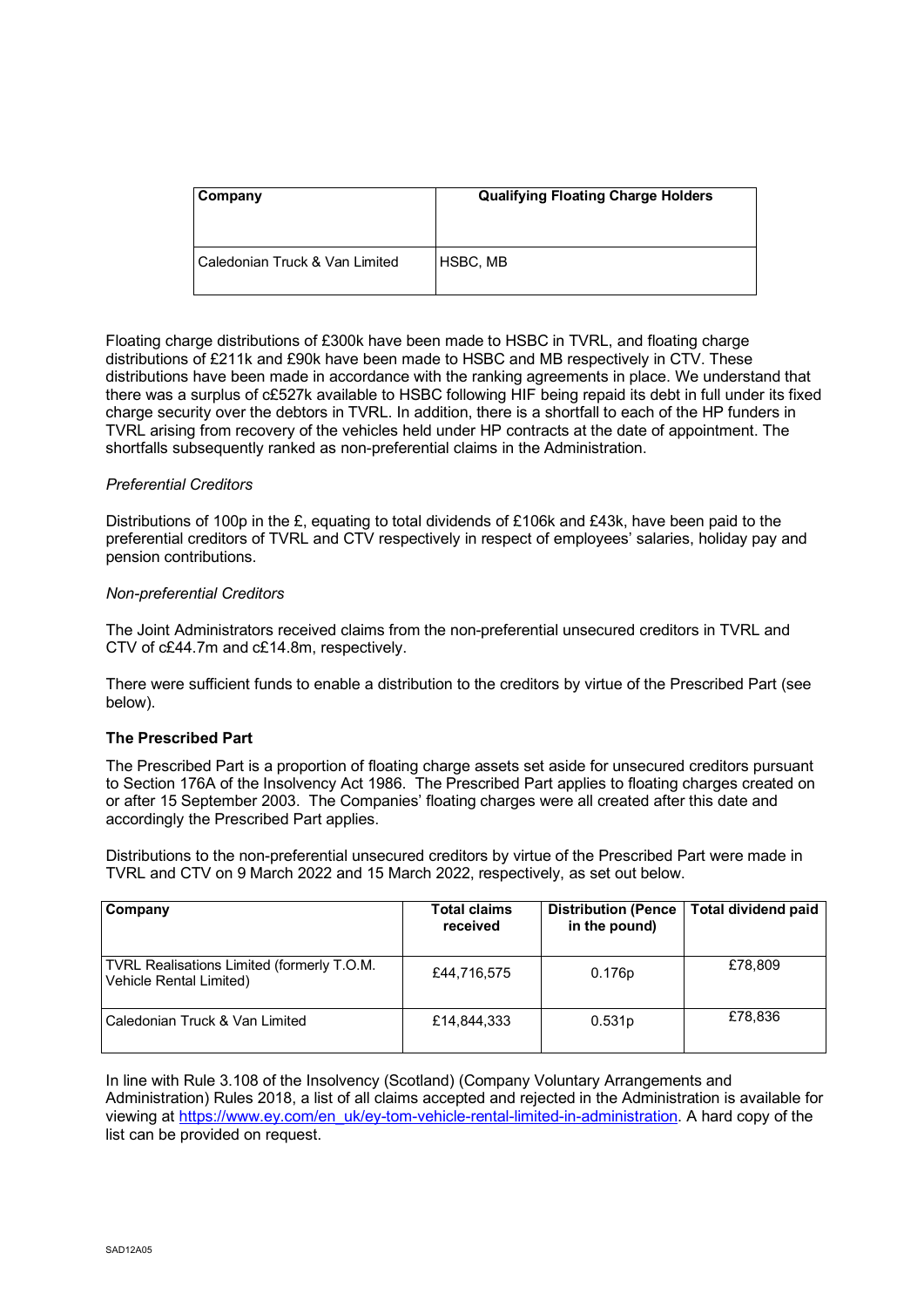### **Receipts and payments accounts**

We enclose, at Appendix 2, final receipts and payments accounts for the Companies for the period from 28 September 2021 to 27 March 2022.

As noted above, the sum of £78,809 and £78,836 has been paid to the non-preferential unsecured creditors of TVRL and CTV, respectively, by virtue of the application of section 176A of the Insolvency Act 1986 (the Prescribed Part).

### **Investigations**

We concluded our investigations into the Companies' affairs, in accordance with Statement of Insolvency Practice 2 (Investigations by Office Holders), and the Company Director Disqualification Act 1986 with the required statutory returns made to the Insolvency Service.

### **Joint Administrators' remuneration and expenses**

The statutory provisions relating to remuneration are set out in Rules 3.95 to 3.101 of the Insolvency (Scotland) (Company Voluntary Arrangements and Administration) Rules 2018.

In certain circumstances, creditors are entitled to request further information about our remuneration or outlays, or to apply to court if they consider the costs to be excessive (Rule 3.100, Insolvency (Scotland) (Company Voluntary Arrangements and Administration) Rules 2018. Further information is given in 'A Creditors' Guide to Administrators' Fees', a copy of which may be accessed from the web site of the Institute of Chartered Accountants of Scotland at [https://www.icas.com/technical-resources/creditor](https://www.icas.com/technical-resources/creditor-guides-to-office-holder-remuneration)[guides-to-office-holder-remuneration](https://www.icas.com/technical-resources/creditor-guides-to-office-holder-remuneration) or is available in hard copy upon written request to the Joint Administrators.

Our remuneration was fixed on a time-cost basis by resolutions of the floating charge holders and preferential creditors as appropriate.

Since our last progress report, further interim fees and Category 2 expenses have been approved and drawn for the period from 28 September 2020 to 27 September 2021 as set out below.

| Company                                                                    | <b>Remuneration</b><br>approved | <b>Category 2</b><br>expenses incurred |
|----------------------------------------------------------------------------|---------------------------------|----------------------------------------|
| l TVRL Realisations Limited<br>(formerly T.O.M. Vehicle Rental<br>Limited) | £111,179                        | £0.00                                  |
| Caledonian Truck & Van Limited                                             | £30,491                         | £0.00                                  |
| Total                                                                      | £141,670                        | £0.00                                  |

In addition, further interim fees of £95,265 have been drawn in TVRL in respect of the period from 12 January 2019 to 27 September 2019. These fees had previously been approved but were unable to be drawn at the time due to insufficient floating charge funds being available.

Given that there were only limited floating charge funds available in TVRL, no fees were requested in respect of the period from 28 September 2019 to 27 September 2020.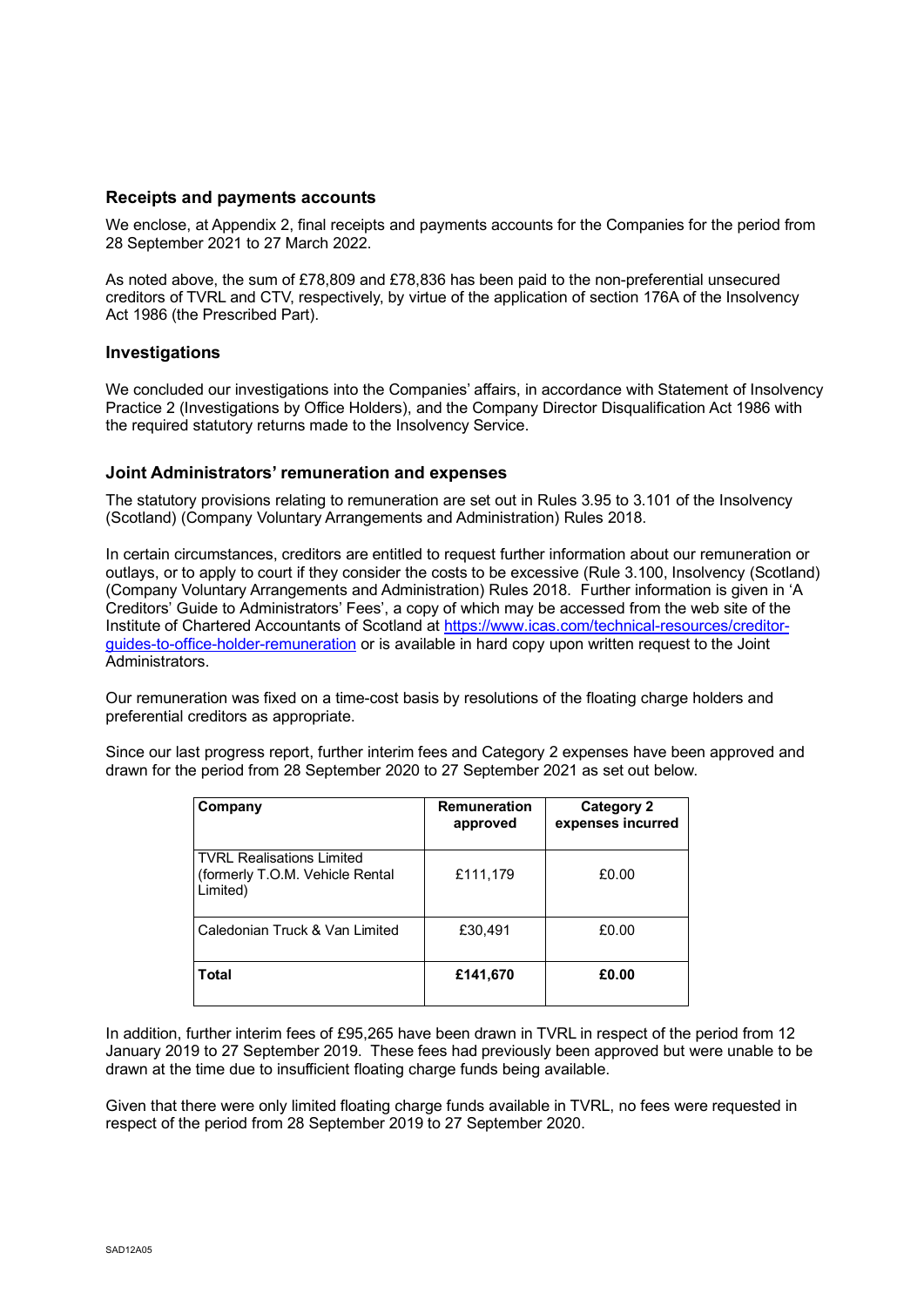During the period covered by this report, the Joint Administrators have incurred time costs of £280,953 at HSBC restricted rates and Category 2 expenses of £2,542.28. As previously advised, fees would only be drawn on the basis that there were floating charge funds available. Accordingly, the undernoted final restricted fees and Category 2 expenses were approved and drawn during the period from 28 September 2021 to the close of the Administrations.

| Company                                                                         | Time costs<br>incurred | <b>Remuneration</b><br>approved | Category 2<br>expenses<br>incurred | <b>Category 2</b><br>expenses<br>approved |  |
|---------------------------------------------------------------------------------|------------------------|---------------------------------|------------------------------------|-------------------------------------------|--|
| <b>TVRL Realisations Limited</b><br>(formerly T.O.M. Vehicle<br>Rental Limited) | £197.894               | £18.075                         | £2,542.28                          | £2,542.28                                 |  |
| Caledonian Truck & Van<br>I imited                                              | £83,059                | £15,000                         | £0.00                              | £0.00                                     |  |
| <b>Total</b>                                                                    | £280,953               | £33,075                         | £2,542.28                          | £2,542.28                                 |  |

### **The outcome of the Administrations**

In accordance with the terms of the Proposals, as there are no further matters to be considered, assets to be realised or distributions to be made, the Companies will move from Administration to dissolution. The Administrations will come to an end on the date on which the relevant statutory notices are registered with the Registrar of Companies and the Companies will be deemed to be dissolved three months later.

Should you have any remaining questions about the Administrations, please do not hesitate to contact Laura Jones at this office.

Yours faithfully

F L Taylor Joint Administrator

Encs

F L Taylor is licensed in the United Kingdom to act as an Insolvency Practitioner by the Institute of Chartered Accountants in England and Wales and C P Dempster is licensed in the United Kingdom to act as an Insolvency Practitioner by the Institute of Chartered Accountants of Scotland.

The affairs, business and property of the Companies are being managed by the Joint Administrators, F L Taylor and C P Dempster, who act as agents of the Companies only and without personal liability.

 The Joint Administrators may act as data controllers of personal data as defined by the UK General Data Protection Regulation (as incorporated in the Data Protection Act 2018), depending upon the specific processing activities undertaken. Ernst & Young LLP and/or the Companies may act as a data processor on the instructions of the Joint Administrators. Personal data will be kept secure and processed only for matters relating to the Joint Administrators' appointment. The Office Holder Data Privacy Notice can be found at [www.ey.com/uk/officeholderprivacy.](https://eur03.safelinks.protection.outlook.com/?url=http%3A%2F%2Fwww.ey.com%2Fuk%2Fofficeholderprivacy&data=04%7C01%7Cscott.taylor2%40hmrc.gov.uk%7C91bfb6158d074e65638908d92076b1ab%7Cac52f73cfd1a4a9a8e7a4a248f3139e1%7C0%7C0%7C637576516838466404%7CUnknown%7CTWFpbGZsb3d8eyJWIjoiMC4wLjAwMDAiLCJQIjoiV2luMzIiLCJBTiI6Ik1haWwiLCJXVCI6Mn0%3D%7C1000&sdata=%2B0kekSI2ckIxrxn8RAlOM557NSh%2FiCuSJT%2BI9ocGeIs%3D&reserved=0)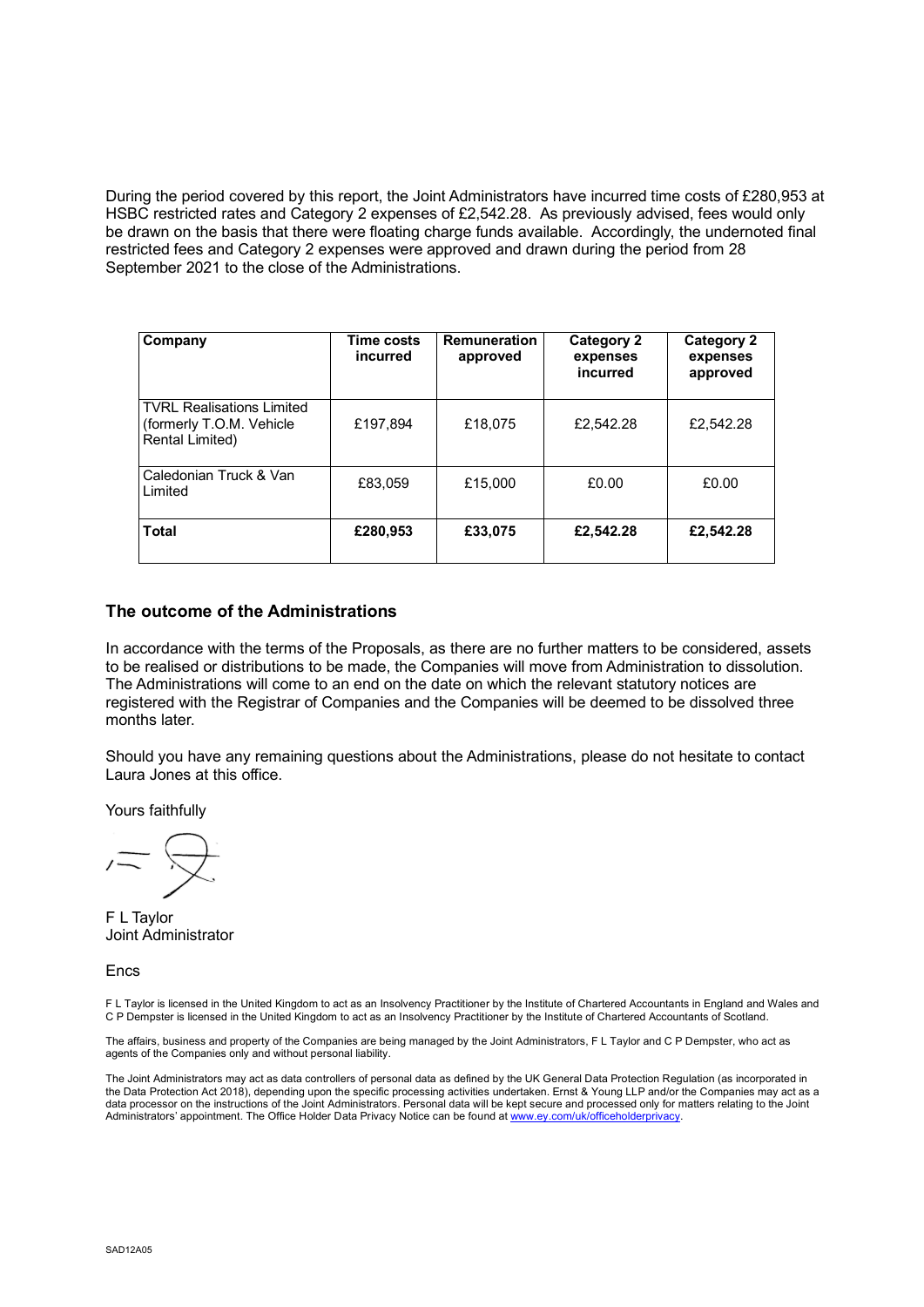## **Information about the proceedings, the company and the office holders, as required by Rule 3.94 of the Insolvency (Scotland) (Company Voluntary Arrangements and Administration) Rules 2018**

| Name of court:                                                                       | Court of Session                                                        |
|--------------------------------------------------------------------------------------|-------------------------------------------------------------------------|
| Court reference:                                                                     | P300/18                                                                 |
| Registered name of the Company:                                                      | TVRL Realisations Limited (formerly T.O.M.<br>Vehicle Rental Limited)   |
| Registered office address of the Company:                                            | Ernst & Young LLP, G1 Building, 5 George<br>Square, Glasgow, G2 1DY     |
| Registered number:                                                                   | SC130056                                                                |
| Country of incorporation (for a company<br>incorporated outside the United Kingdom): | N/A                                                                     |
| Date of appointment of the Joint Administrators:                                     | 28 March 2018                                                           |
| Details of any changes of Joint Administrator:                                       | None                                                                    |
| Full names of the Joint Administrators:                                              | Fiona Livingstone Taylor and<br><b>Colin Peter Dempster</b>             |
| Office holder number(s):                                                             | 8787 and 8908                                                           |
| Administrators' address(es):                                                         | Ernst & Young LLP, Atria One, 144 Morrison<br>Street, Edinburgh EH3 8EX |
| Telephone number:                                                                    | 0141 226 9332                                                           |
| Name of alternative person to contact with<br>enquiries about the case:              | Laura Jones                                                             |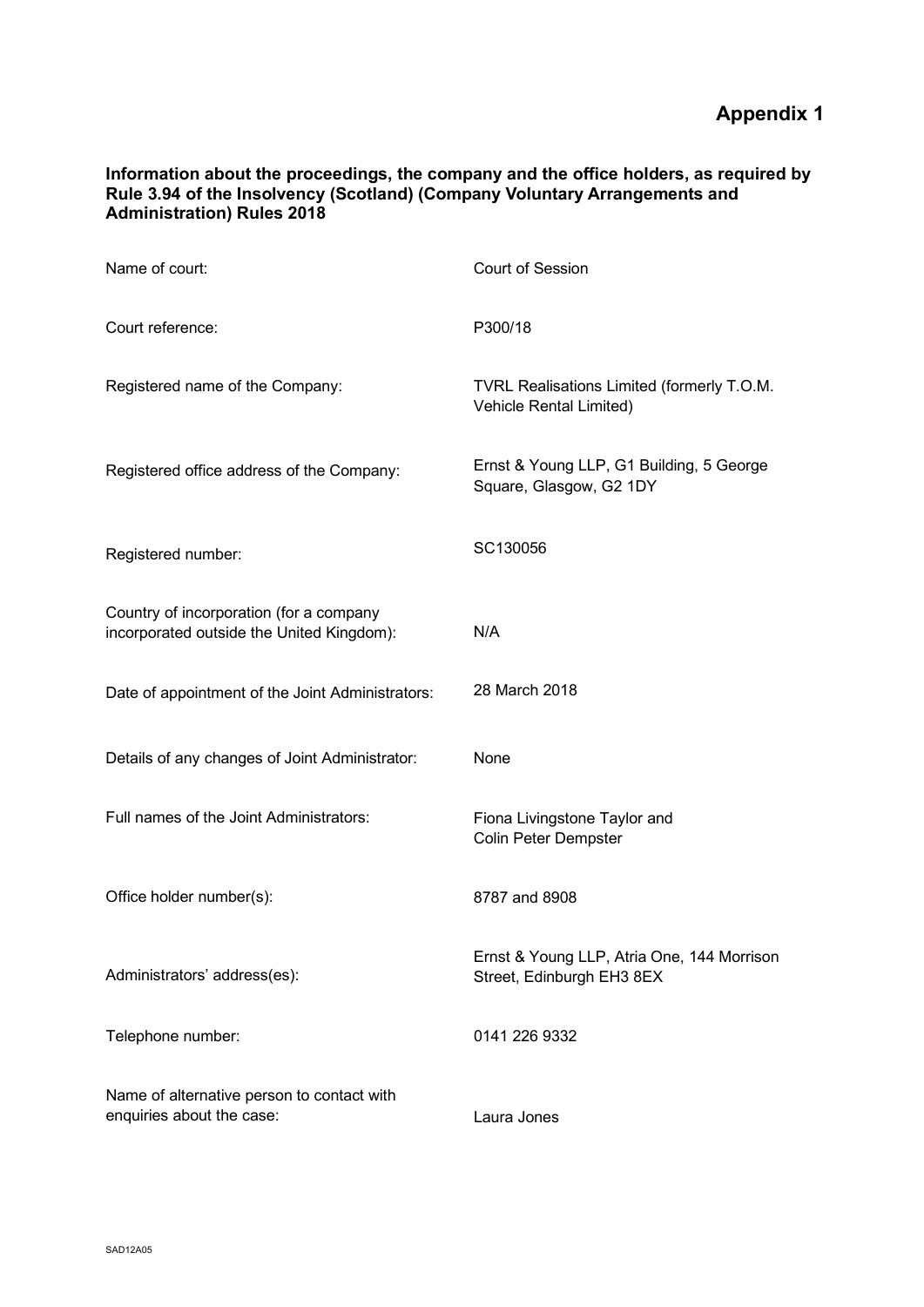## **Information about the proceedings, the company and the office holders, as required by Rule 3.94 of the Insolvency (Scotland) (Company Voluntary Arrangements and Administration) Rules 2018**

| Name of court:                                                                       | Court of Session                                                        |
|--------------------------------------------------------------------------------------|-------------------------------------------------------------------------|
| Court reference:                                                                     | P301/18                                                                 |
| Registered name of the Company:                                                      | Caledonian Truck & Van Limited                                          |
| Registered office address of the Company:                                            | Ernst & Young LLP, G1 Building, 5 George<br>Square, Glasgow, G2 1DY     |
| Registered number:                                                                   | SC428853                                                                |
| Country of incorporation (for a company<br>incorporated outside the United Kingdom): | N/A                                                                     |
| Date of appointment of the Joint Administrators:                                     | 28 March 2018                                                           |
| Details of any changes of Joint Administrator:                                       | None                                                                    |
| Full names of the Joint Administrators:                                              | Fiona Livingstone Taylor and<br>Colin Peter Dempster                    |
| Office holder number(s):                                                             | 8787 and 8908                                                           |
| Administrators' address(es):                                                         | Ernst & Young LLP, Atria One, 144 Morrison<br>Street, Edinburgh EH3 8EX |
| Telephone number:                                                                    | 0141 226 9332                                                           |
| Name of alternative person to contact with<br>enquiries about the case:              | Laura Jones                                                             |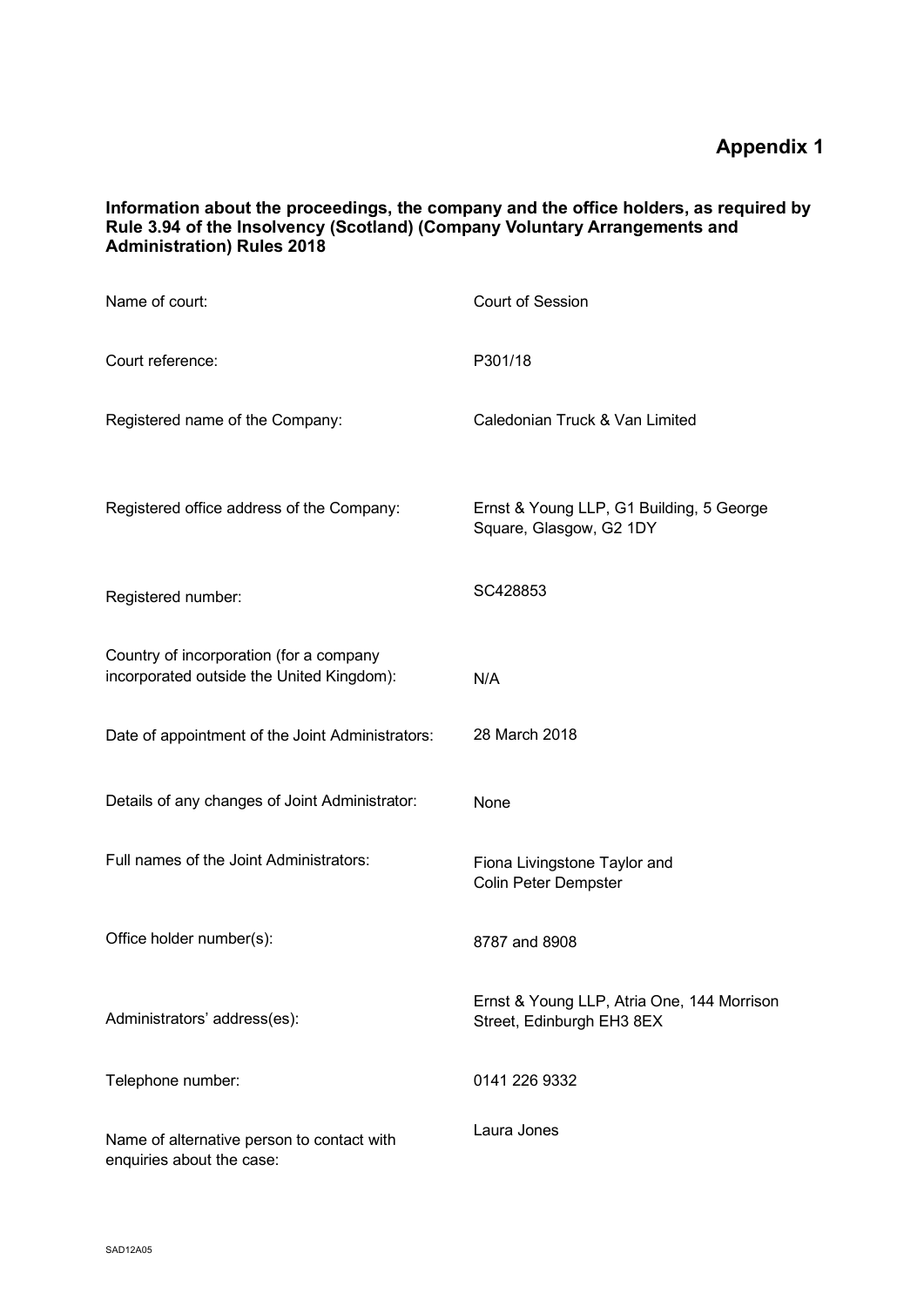# **TVRL Realisations Limited (formerly T.O.M. Vehicle Rental Limited) (In Administration)**

## **Joint Administrators' Summary of Receipts and Payments from 28 September 2021 to 27 March 2022**

| Trading Fund provided by the Funding Parties                           |                                            |
|------------------------------------------------------------------------|--------------------------------------------|
| Funding provided<br>1,186,408                                          | 1,186,408                                  |
| Costs of wind down<br>(985, 754)                                       | (985, 754)                                 |
| Refunded<br>(200, 654)                                                 | (200, 654)                                 |
| $\overline{\phantom{a}}$                                               | $\blacksquare$<br>$\overline{\phantom{a}}$ |
|                                                                        |                                            |
| <b>Floating Charge Receipts</b>                                        |                                            |
| 875,000<br>Road fund licence refunds<br>682,745                        | 682,745                                    |
| 670,000<br>Motor Vehicles and Trailers<br>604,862                      | 5,948<br>610,809                           |
| 100,000<br>Book debts<br>316,001                                       | 131,405<br>447,406                         |
| <b>LBTT Refunds</b><br>102,222                                         | 102,222                                    |
| Funding provided by HSBC<br>75,000                                     | 75,000                                     |
| Unidentified income<br>27,805<br>$\overline{\phantom{a}}$              | 27,805                                     |
| 43,036<br>Insurance Refunds                                            | 43,036                                     |
| Plant & machinery, office furniture & IT equipment<br>25,000<br>55,000 | 55,000                                     |
| Price Fixing Claim<br>$\blacksquare$                                   | 10,000<br>10,000                           |
| Sundry Income<br>13,818                                                | 9,000<br>22,818                            |
| Postage refund<br>462                                                  | 462                                        |
| Intellectual Property<br>15,000                                        | 15,000                                     |
| Prepayments & Other Debts<br>3,059                                     | 3,059                                      |
| 7,536<br><b>Bank interest</b>                                          | 347<br>7,883                               |
| 1,670,000<br>1,946,546                                                 | 2,103,245<br>156.699                       |
|                                                                        |                                            |
| Payments                                                               |                                            |
| Wages and Salaries<br>117,343                                          | 117,343                                    |
| Agents' Fees<br>51,387                                                 | 51,387                                     |
| Insurance<br>21,237                                                    | 21,237                                     |
| <b>IT Costs</b><br>12,955                                              | 12,955                                     |
| <b>Security Costs</b><br>10,649                                        | 10,649                                     |
| Bank charges and interest<br>7,713                                     | 205<br>7,917                               |
| 7,626<br>Motor Expenses                                                | 7,626                                      |
| Debt Collection Expenses<br>37,579                                     | 26,980<br>64,558                           |
| Joint Administrators' Fees<br>999,162                                  | 224,519<br>1,223,681                       |
| Joint Administrators' Expenses<br>31,352                               | 2,678<br>34,031                            |
| Distribution to secured creditor<br>250,000                            | 50,200<br>300,200                          |
| 8,444<br>Legal Fees                                                    | 3,158<br>11,602                            |
| <b>Legal Disbursements</b><br>6,954                                    | 6,954                                      |
| Stationery & Photocopying<br>2,214                                     | 2,214                                      |
| Storage charges<br>35,674                                              | (3, 855)<br>31,819                         |
| Rent<br>1,467                                                          | 1,467                                      |
| 5,132<br>Rates                                                         | 5,132                                      |
| 1,021<br>Postage                                                       | 1,021                                      |
| 221<br><b>Public Notices</b>                                           | 320<br>99                                  |
| Wage Arrears - Employees<br>105,806                                    | 105,806                                    |
| 2,886<br><b>Sundry Expenses</b>                                        | 212<br>3,098                               |
| 1,279<br>Corporation Tax                                               | 3,422<br>2,143                             |
| Telephone, telex, fax etc<br>(5)                                       | (5)                                        |
| (1,718,096)                                                            | (306, 340)<br>(2,024,436)                  |
| <b>Distributions</b>                                                   |                                            |
| <b>Unsecured Creditors</b>                                             | 78,809<br>78,809                           |
|                                                                        | (78, 809)<br>(78, 809)                     |
| 228,449                                                                | (228, 449)<br>$\blacksquare$               |

**Notes** 1. Receipts and payments are stated net of VAT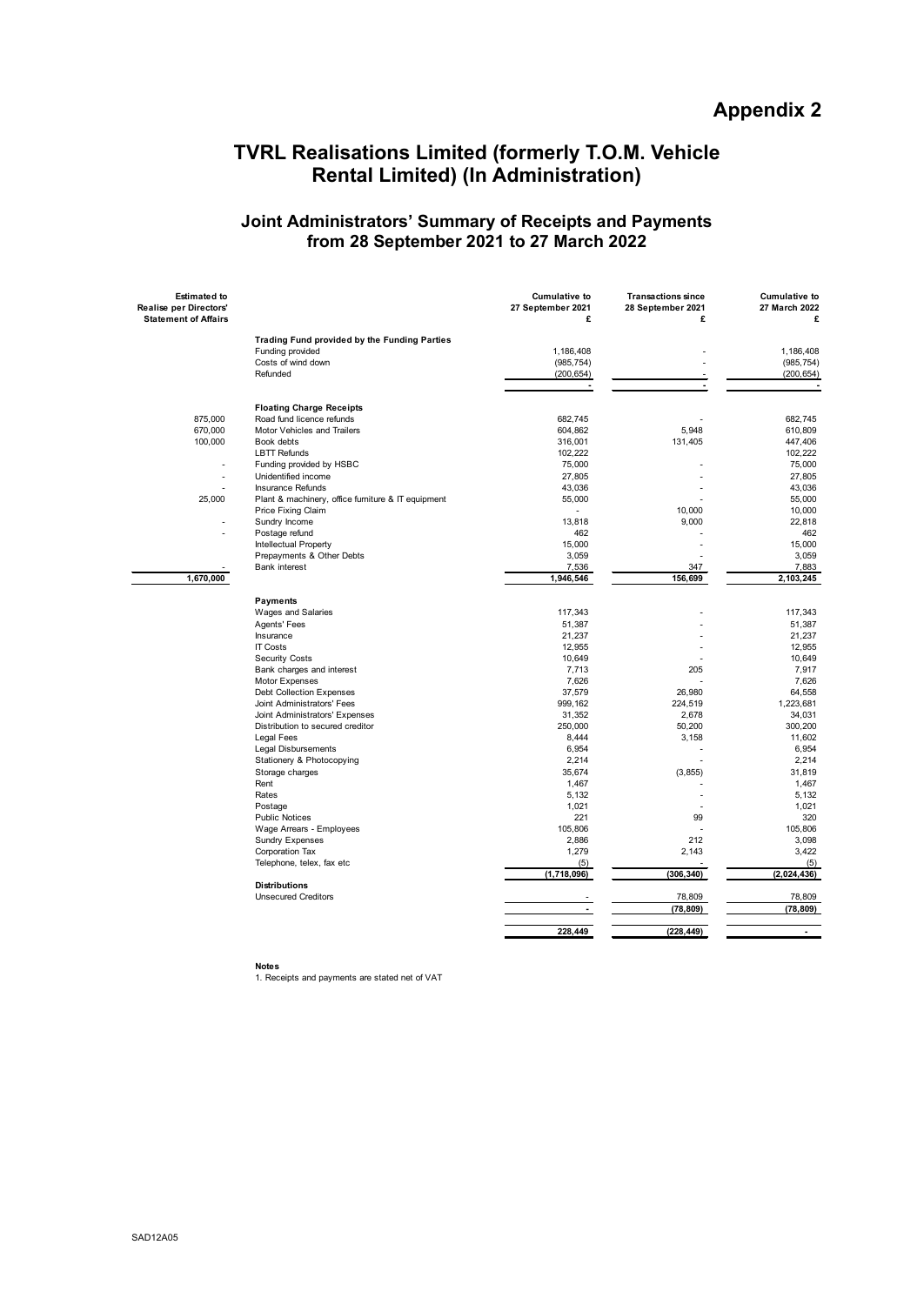# **Caledonian Truck & Van Limited (In Administration)**

### **Joint Administrators' Summary of Receipts and Payments from 28 September 2021 to 27 March 2022**

| <b>Estimated to</b><br>Realise per<br><b>Directors' Statement</b> |                                              | <b>Cumulative to</b><br>27 September 2021 | <b>Transactions since</b><br>28 September 2021 | <b>Cumulative to</b><br>27 March 2022 |
|-------------------------------------------------------------------|----------------------------------------------|-------------------------------------------|------------------------------------------------|---------------------------------------|
| of Affairs                                                        | <b>Floating Charge Receipts</b>              | £                                         | £                                              | £                                     |
| 100,000                                                           | Book debts                                   | 583,755                                   | 150                                            | 583.905                               |
| 70,000                                                            | <b>Motor Vehicles</b>                        | 147,649                                   |                                                | 147,649                               |
|                                                                   | Plant and Equipment                          | 30,000                                    |                                                | 30,000                                |
|                                                                   | Intercompany Loan Dividend                   |                                           | 16,270                                         | 16,270                                |
|                                                                   | Unidentified Income                          | 99,617                                    | (294)                                          | 99,322                                |
|                                                                   | VAT Repayment Supplement                     | 594                                       |                                                | 594                                   |
|                                                                   | <b>Bank Interest</b>                         | 4,539                                     | 290                                            | 4,829                                 |
| 170,000                                                           |                                              | 866,153                                   | 16,416                                         | 882,569                               |
|                                                                   |                                              |                                           |                                                |                                       |
|                                                                   | Payments                                     |                                           |                                                |                                       |
|                                                                   | <b>Wages and Salaries</b>                    | 22,106                                    |                                                | 22,106                                |
|                                                                   | Wage Arrears - Employees                     | 42,927                                    |                                                | 42,927                                |
|                                                                   | <b>Agents' Fees</b>                          | 15,000                                    |                                                | 15,000                                |
|                                                                   | <b>IT Costs</b>                              | 5,000                                     |                                                | 5,000                                 |
|                                                                   | Specific Bond                                | 220                                       |                                                | 220                                   |
|                                                                   | Telephone                                    | 4,975                                     |                                                | 4.975                                 |
|                                                                   | Joint Administrators' Fees                   | 257,064                                   | 45,491                                         | 302,555                               |
|                                                                   | Joint Administrators' Expenses               | 6,176                                     |                                                | 6,176                                 |
|                                                                   | Floating charge distribution - HSBC          | 180,000                                   | 30,700                                         | 210,700                               |
|                                                                   | Floating charge distribution - Mercedes Benz | 90,000                                    |                                                | 90,000                                |
|                                                                   | Legal Fees                                   | 4,803                                     | 572                                            | 5,375                                 |
|                                                                   | <b>Legal Disbursements</b>                   | 573                                       |                                                | 573                                   |
|                                                                   | <b>Debt Collection Expenses</b>              | 36,431                                    |                                                | 36,431                                |
|                                                                   | <b>Other Professional Fees</b>               | 15                                        |                                                | 15                                    |
|                                                                   | <b>Security Costs</b>                        | 5,050                                     |                                                | 5,050                                 |
|                                                                   | Postage                                      | 303                                       | 9,000                                          | 9,303                                 |
|                                                                   | <b>Storage Costs</b>                         |                                           | 16,000                                         | 16,000                                |
|                                                                   | Rent                                         | 24,161                                    |                                                | 24,161                                |
|                                                                   | Rates                                        | 5,517                                     | (1, 224)                                       | 4,293                                 |
|                                                                   | Heat and Light                               | 1,619                                     |                                                | 1,619                                 |
|                                                                   | Corporation Tax                              | 634                                       | 287                                            | 921                                   |
|                                                                   | <b>Public Notices</b>                        |                                           | 99                                             | 99                                    |
|                                                                   | <b>Consignment Fee</b>                       | $\sim$                                    | 35                                             | 35                                    |
|                                                                   | Bank Charges and Interest                    | 62                                        | 135                                            | 197                                   |
|                                                                   |                                              | (702, 637)                                | (101, 095)                                     | (803, 733)                            |
|                                                                   | <b>Distributions</b>                         |                                           |                                                |                                       |
|                                                                   | <b>Unsecured Creditors</b>                   |                                           | 78,836                                         | 78,836                                |
|                                                                   |                                              |                                           | (78, 836)                                      | (78, 836)                             |
|                                                                   |                                              | 163,516                                   | (163, 516)                                     | $\blacksquare$                        |
|                                                                   |                                              |                                           |                                                |                                       |

**Notes**

1. Receipts and payments are stated net of VAT.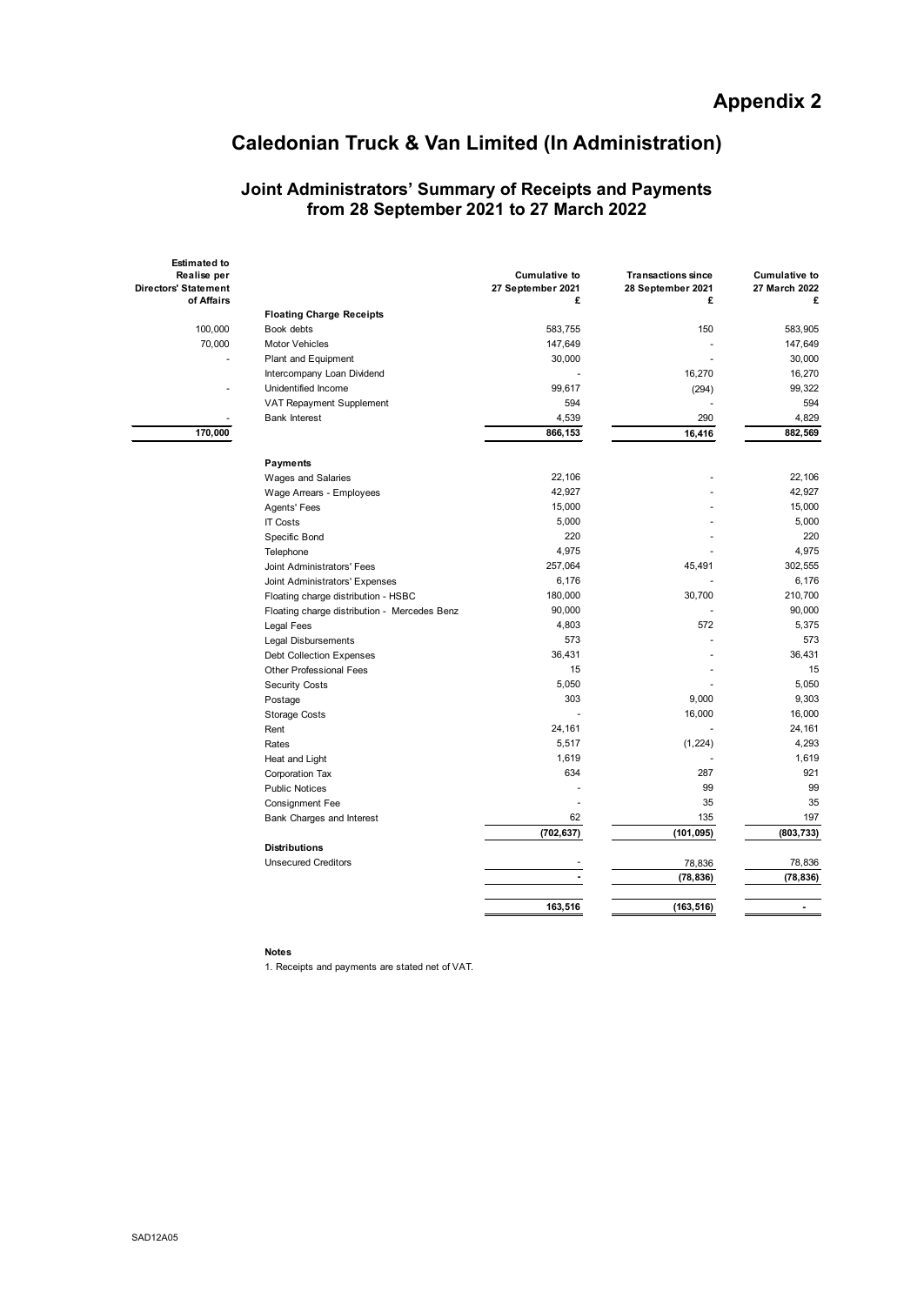## **TVRL Realisations Limited (formerly T.O.M. Vehicle Rental Limited) and Caledonian Truck & Van Limited (both in Administration) ('the Companies')**

## **Joint Administrators' Time-Costs from 28 September 2021 to 27 March 2022**

### **(a) Time charging policy**

The Administrators have engaged managers and other staff to work on the Administrations. The work required is delegated to the most appropriate level of staff taking account of the nature of the work and the individual's experience. Additional assistance is provided by accounting and treasury executives dealing with the Companies' bank accounts and statutory compliance diaries. Work carried out by all staff is subject to the overall supervision of the Administrators.

All time spent by staff working directly on case-related matters is charged to a time code established for these cases. Time is recorded in units of six minutes. Each member of staff has a specific hourly rate, which is subject to change over time. The average hourly rate for each category of staff over the period is shown below, as are the current hourly rates used and agreed with HSBC.

### **(b) Narrative explanation of time incurred**

| <b>Category of work</b>               | <b>Description of work completed</b>                                                                                                                                                                                                                                                                                           |
|---------------------------------------|--------------------------------------------------------------------------------------------------------------------------------------------------------------------------------------------------------------------------------------------------------------------------------------------------------------------------------|
| Accounting & Administration           | Overall management of the case, treasury and<br>►<br>accounting functions, statutory compliance diaries and<br>time costing reports.                                                                                                                                                                                           |
| <b>Bank &amp; Statutory Reporting</b> | Preparing and issuing six monthly progress reports to all<br>►<br>known creditors and regular reporting to the secured<br>creditors.                                                                                                                                                                                           |
| <b>Creditors</b>                      | Receipt and recording of creditor claims.<br>▶<br>Correspondence with creditors.<br>Adjudication of HP Funders' claims<br>Processing distributions to creditors (as applicable).                                                                                                                                               |
| <b>Debtors</b>                        | Working with our agents to realise value from book<br>▶<br>debts.<br>Discussing and agreeing book debt collection with<br>debtors.                                                                                                                                                                                             |
| <b>Employee Matters</b>               | Dealing with any employee queries.<br>▶                                                                                                                                                                                                                                                                                        |
| <b>Immediate Tasks</b>                | Completion of work streams requiring immediate<br>▶<br>attention following the appointment, in order to execute<br>the strategy outlined in the Proposals.                                                                                                                                                                     |
| Investigations                        | Investigations into the Companies' affairs in accordance<br>▶<br>with Statement of Insolvency Practice 2 "Investigations<br>by Office Holders".<br>The Joint Administrators' reports on the conduct of the<br>►<br>directors under the Company Directors Disqualification<br>Act 1986.                                         |
| Job Acceptance & Strategy             | Matters relating to the appointment and initial planning<br>▶<br>of the Administration strategy, including meetings with<br>the Companies' directors and management and<br>formulating and executing the strategy adopted.<br>Considering exit routes from Administration and<br>▶<br>implementing the most appropriate route. |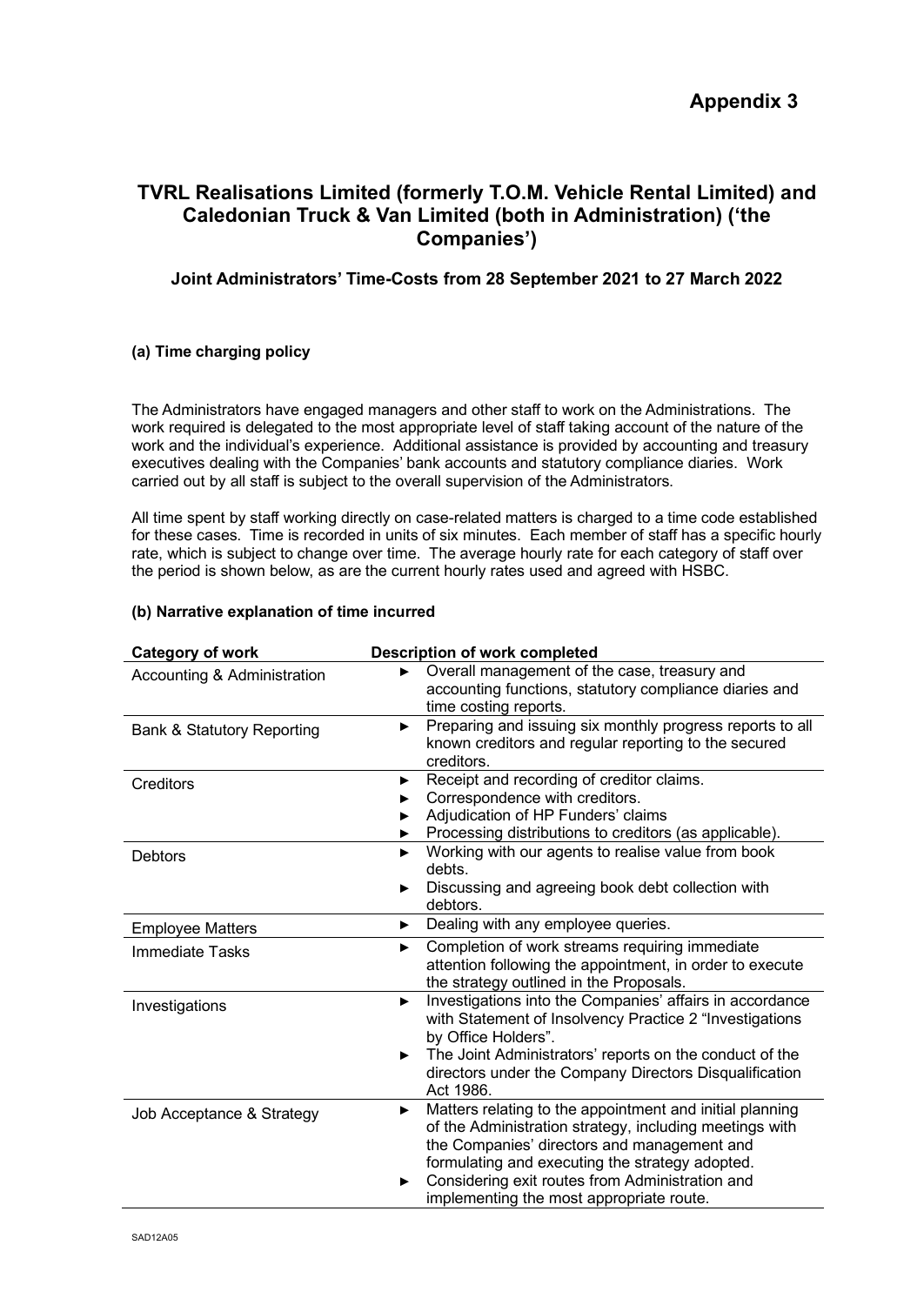| Legal Issues              | Dealing with any ad hoc legal issues.<br>Investigating the merit in selling TVRL's claim in the<br>Truck Cartel.                                                                                                                                                                                                 |  |  |
|---------------------------|------------------------------------------------------------------------------------------------------------------------------------------------------------------------------------------------------------------------------------------------------------------------------------------------------------------|--|--|
| <b>Members</b>            | Liaising with the shareholders (as required).<br>▶                                                                                                                                                                                                                                                               |  |  |
| <b>Other Assets</b>       | Realising value from the Companies' residual assets.<br>►<br>Assessing, quantifying and seeking to realise value from<br>▶<br>assets not recorded in the management accounts of the<br>Companies at the date of appointment.                                                                                     |  |  |
| <b>Other Matters</b>      | Assessing the status of the Companies' physical books<br>▶<br>and records and electronic records.                                                                                                                                                                                                                |  |  |
| <b>Public Relations</b>   | Agreeing and issuing statements to the press as<br>▶<br>required in pursuit of Administration strategies.                                                                                                                                                                                                        |  |  |
| Property                  | Liaising with landlords to finalise any outstanding<br>▶<br>leasehold matters.                                                                                                                                                                                                                                   |  |  |
| <b>Retention of Title</b> | Assessment and settlement of claims for retention of title<br>►<br>from the Companies' suppliers (if applicable).                                                                                                                                                                                                |  |  |
| <b>Statutory Duties</b>   | Completion of statutory requirements of the<br>►<br>Administration, including notifications to creditors and<br>the Registrar of Companies regarding progress and final<br>reports issued.                                                                                                                       |  |  |
|                           | Seeking approval of remuneration and outlays from the<br>▶<br>secured creditors and the preferential creditors.<br>Arranging for extension of Administrations via consent of<br>creditors / application to court, where applicable.                                                                              |  |  |
| VAT & Taxation            | Preparing annual corporation tax and quarterly VAT<br>▶<br>returns, with input from EY VAT and tax specialists.<br>Issuing supporting documentation for VAT inspections<br>▶<br>by HMRC.<br>Assessment of the VAT and tax treatment of<br>►<br>transactions and agreements entered during the<br>Administration. |  |  |
|                           | Preparing and submitting claims for VAT bad debt relief.                                                                                                                                                                                                                                                         |  |  |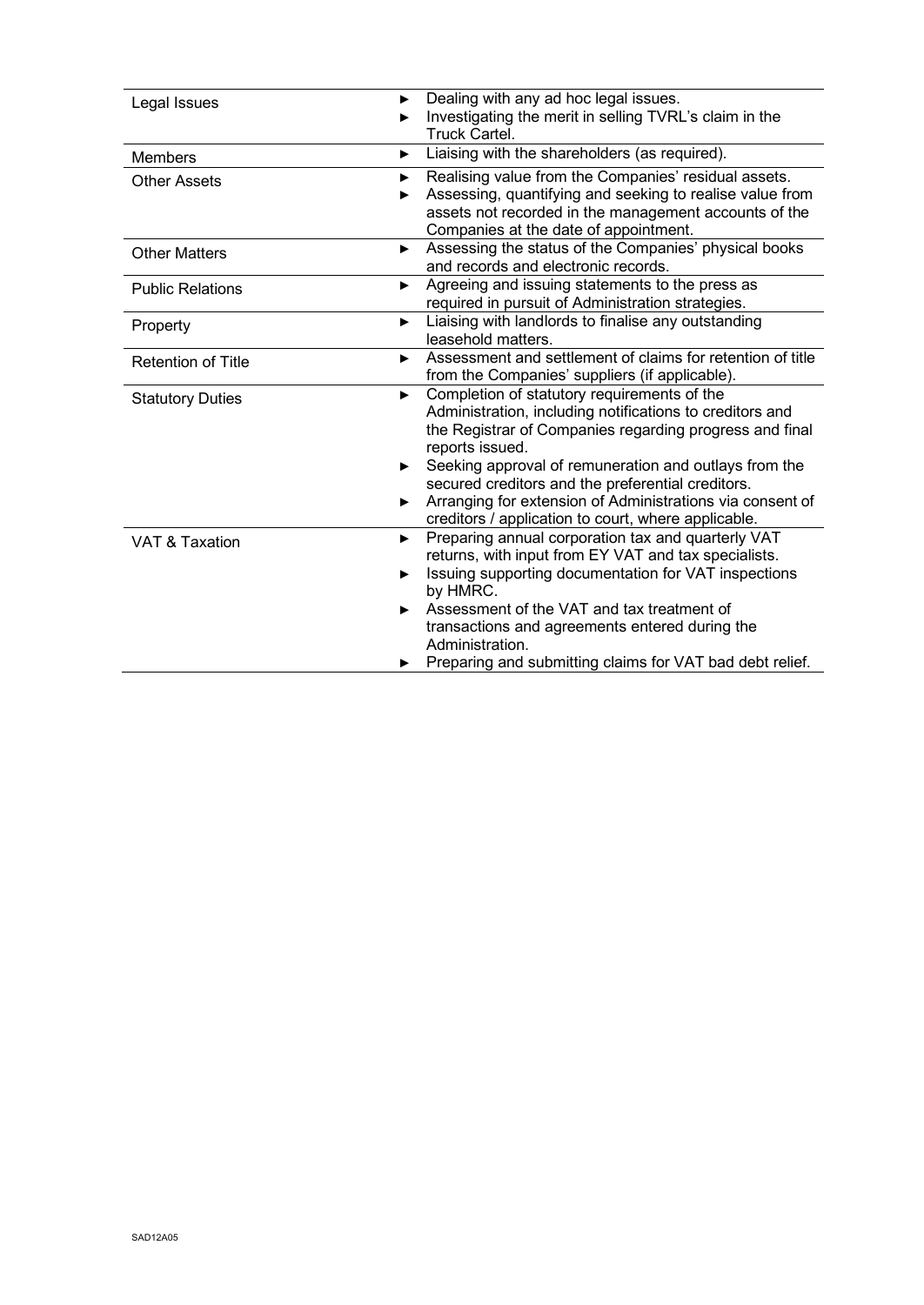## **(c) Analysis of time costs**

## *T.V.R.L Realisations Limited (Formerly T.O.M. Vehicle Rental Limited) (In Administration)*

| <b>Hours</b>                           |                 |                         |                      |              |                    |             |           |
|----------------------------------------|-----------------|-------------------------|----------------------|--------------|--------------------|-------------|-----------|
|                                        | Partner /       | Assistant<br>Director / | <b>Other Senior</b>  | Assistants & |                    | Average     |           |
| <b>Classification of work function</b> | <b>Director</b> | Manager                 | <b>Professionals</b> | Support      | <b>Total hours</b> | hourly rate | Time cost |
| Accounting & Administration            | 2.1             | 74.2                    | 0.0                  | 88.4         | 164.7              | 265         | 43,712    |
| Bank & Statutory Reporting             | 8.0             | 40.2                    | 0.0                  | 19.4         | 67.6               | 328         | 22,189    |
| Creditors (Mandatory)                  | 1.0             | 159.0                   | 0.0                  | 90.8         | 250.8              | 292         | 73,196    |
| <b>Debtors</b>                         | 2.0             | 15.4                    | 0.0                  | 1.1          | 18.5               | 405         | 7,498     |
| <b>Employee Matters</b>                | 0.0             | 3.1                     | 0.0                  | 17.5         | 20.6               | 203         | 4,173     |
| Legal Issues                           | 0.0             | 3.9                     | 1.0                  | 6.4          | 11.3               | 264         | 2,986     |
| <b>Other Assets</b>                    | 4.0             | 18.0                    | 0.0                  | 2.1          | 24.1               | 400         | 9,632     |
| <b>Other Matters</b>                   | 0.0             | 2.5                     | 0.0                  | 0.0          | 2.5                | 330         | 825       |
| Property                               | 0.0             | 2.4                     | 0.0                  | 0.0          | 2.4                | 425         | 1,020     |
| <b>Statutory Duties</b>                | 0.5             | 31.2                    | 0.0                  | 15.8         | 47.5               | 316         | 14,994    |
| VAT & Taxation                         | 0.0             | 23.3                    | 8.3                  | 34.8         | 66.4               | 266         | 17,671    |
| <b>Total hours</b>                     | 17.6            | 373.2                   | 9.3                  | 276.3        | 676.4              | 293         | 197,894   |
| Time cost                              | 9,064           | 136,399                 | 2,697                | 49,734       |                    |             | 197,894   |
| Average hourly rate                    | 515             | 365                     | 290                  | 180          |                    | 293         |           |

£

Time costs for the period 28 September 2021 to 27 March 2022 Time costs previously incurred

Fees approved and drawn to 27 September 2021

Fees incurred but written off to 27 September 2021

Fees requested and drawn for the period 28 September 2021 to 27 March 2022

Fees incurred but proposed to be written off for the period 28 September 2021 to 27 March 2022

| 197.894     |
|-------------|
| 1.494.143   |
| 1.692.037   |
| (1,205,606) |
| (288, 537)  |
| (18, 075)   |
| (179, 818)  |
|             |

### **HSBC Agreed Hourly Charge Out Rates**

| Partner                    |                                   | 515 |
|----------------------------|-----------------------------------|-----|
| Associate Partner          |                                   | 515 |
| Director                   |                                   | 515 |
| <b>Assistant Director</b>  |                                   | 425 |
| Manager                    |                                   | 330 |
| Other senior professionals | Executive                         | 290 |
|                            | <b>Assistant Executive</b>        | 290 |
| Assistants and support     | Analyst                           | 180 |
|                            | Accounting and Treasury Executive | 180 |
|                            |                                   |     |

#### **Expenses Summary for the period 28 September 2021 to 27 March 2022**

| <b>Category 1 Expenses</b> |        |
|----------------------------|--------|
| Travel & Accommodation     |        |
| IT & Office Supplies       | 13.75  |
| Total                      | 122.36 |
|                            | 136.11 |
|                            |        |

| Expenses Summary for the period 28 September 2021 to 27 March 2022 |          |  |  |  |
|--------------------------------------------------------------------|----------|--|--|--|
| Category 2 Expenses                                                |          |  |  |  |
| Mileage                                                            | 109.80   |  |  |  |
| Printing & Postage                                                 | 2.432.48 |  |  |  |
| Total                                                              | 2.542.28 |  |  |  |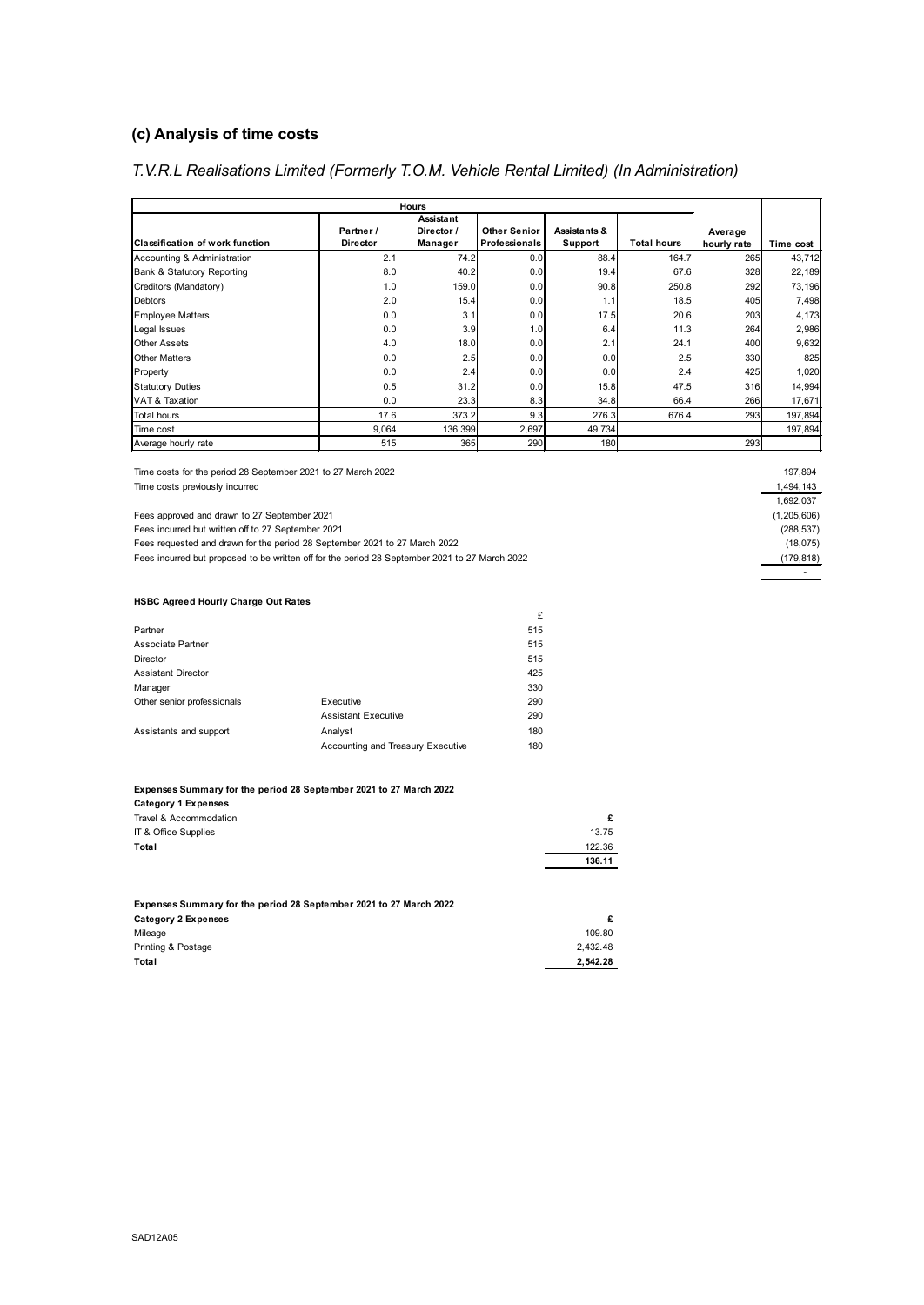### *Caledonian Truck & Van Limited (In Administration)*

| <b>Hours</b>                           |                              |                                    |                                      |                         |                    |                        |           |
|----------------------------------------|------------------------------|------------------------------------|--------------------------------------|-------------------------|--------------------|------------------------|-----------|
| <b>Classification of work function</b> | Partner /<br><b>Director</b> | Assistant<br>Director /<br>Manager | Other Senior<br><b>Professionals</b> | Assistants &<br>Support | <b>Total hours</b> | Average<br>hourly rate | Time cost |
| Accounting & Administration            | 0.0                          | 39.5                               | 0.0                                  | 47.0                    | 86.5               | 262                    | 22,654    |
| Bank & Statutory Reporting             | 0.0                          | 26.1                               | 0.0                                  | 19.3                    | 45.4               | 284                    | 12,885    |
| Creditors (Mandatory)                  | 0.0                          | 73.0                               | 0.0                                  | 19.1                    | 92.1               | 321                    | 29,533    |
| Debtors                                | 0.0                          | 3.2                                | 0.0                                  | 1.2                     | 4.4                | 315                    | 1,386     |
| <b>Employee Matters</b>                | 0.0                          | 2.2                                | 0.0                                  | 0.0                     | 2.2                | 330                    | 726       |
| Legal Issues                           | 0.0                          | 1.7                                | 0.0                                  | 0.0                     | 1.7                | 425                    | 723       |
| <b>Other Matters</b>                   | 0.0                          | 0.6                                | 0.0                                  | 0.0                     | 0.6                | 330                    | 198       |
| Property                               | 0.0                          | 0.2                                | 0.0                                  | 0.0                     | 0.2                | 425                    | 85        |
| <b>Statutory Duties</b>                | 0.5                          | 12.1                               | 0.0                                  | 1.4                     | 14.0               | 384                    | 5,377     |
| VAT & Taxation                         | 0.0                          | 9.3                                | 12.8                                 | 12.8                    | 34.9               | 272                    | 9,494     |
| <b>Total hours</b>                     | 0.5                          | 167.9                              | 12.8                                 | 100.8                   | 282.0              | 295                    | 83,059    |
| Time cost                              | 258                          | 60,946                             | 3,712                                | 18,144                  |                    |                        | 83,059    |
| Average hourly rate                    | 515                          | 364                                | 290                                  | 180                     |                    | 295                    |           |

Time costs for the period 28 September 2021 to 27 March 2022

Time costs previously incurred 287,555

Fees approved and drawn to 27 September 2021 (287,555)

Fees requested and drawn for the period 28 September 2021 to 27 March 2022 (15,000)

Fees incurred but proposed to be written off for the period 28 September 2021 to 27 March 2022 (68,059)

#### **HSBC Agreed Hourly Charge Out Rates**

|                            |                                   | £   |
|----------------------------|-----------------------------------|-----|
| Partner                    |                                   | 515 |
| Associate Partner          |                                   | 515 |
| Director                   |                                   | 515 |
| <b>Assistant Director</b>  |                                   | 425 |
| Manager                    |                                   | 330 |
| Other senior professionals | Executive                         | 290 |
|                            | <b>Assistant Executive</b>        | 290 |
| Assistants and support     | Analyst                           | 180 |
|                            | Accounting and Treasury Executive | 180 |

**Expenses Summary for the period 28 September 2021 to 27 March 2022 No Category 1 expenses have been incurred in the period**

**Expenses Summary for the period 28 September 2021 to 27 March 2022 No Category 2 expenses have been incurred in the period**

| 83,059    |
|-----------|
| 287,555   |
| 370,614   |
| (287,555  |
| (15,000)  |
| (68, 059) |
|           |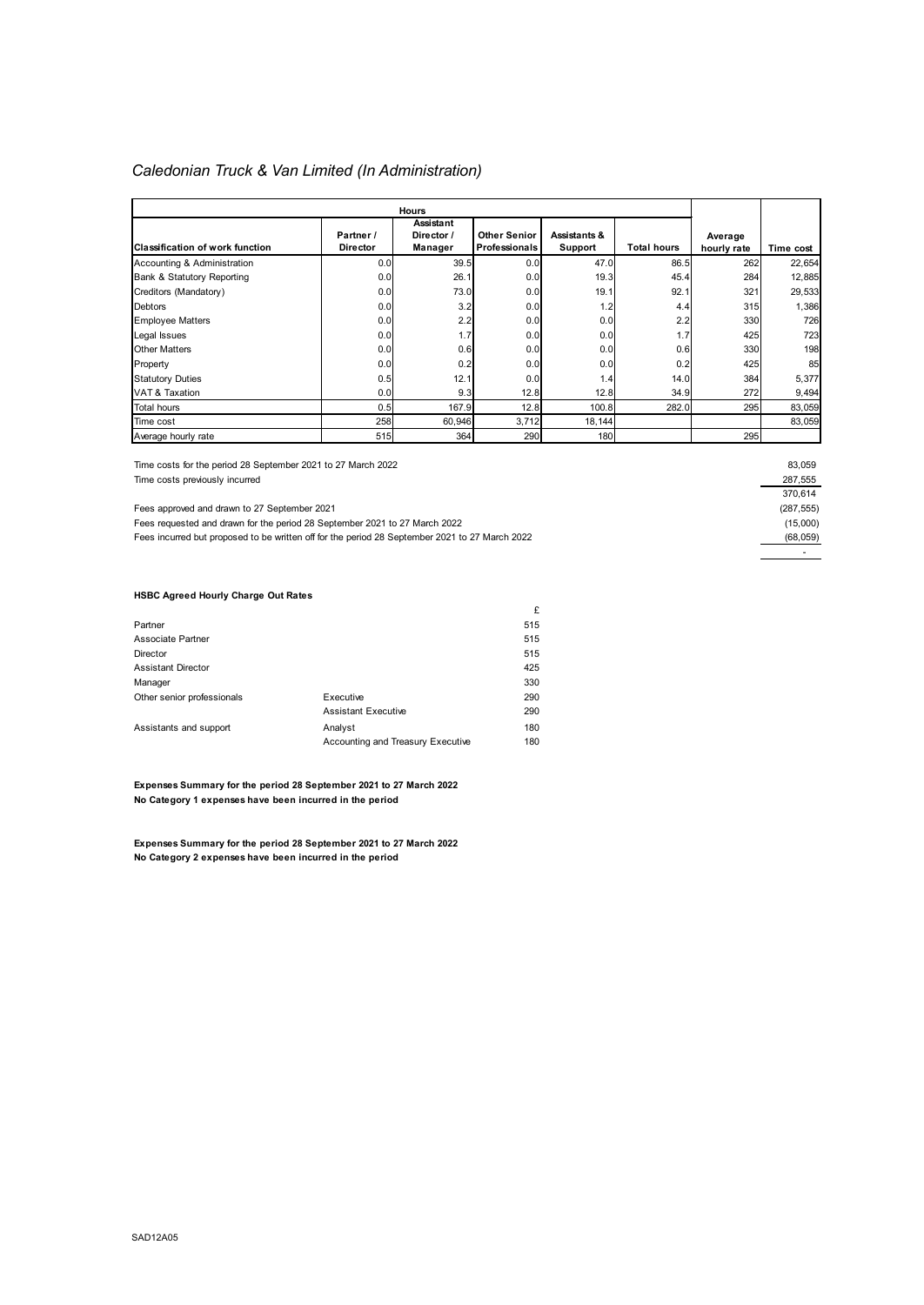### *(d)* **Payments to other professionals**

The Joint Administrators engaged the following other professionals to assist them during the period. They were chosen on the basis of their experience in similar assignments and their specialist knowledge of the market and the Companies' assets:

*TVRL Realisations Limited (Formerly T.O.M. Vehicle Rental Limited) (In Administration)*

| Name of firm                   | Nature of services     | How contracted to be<br>paid                            | Paid during the<br>period excl VAT (£) |
|--------------------------------|------------------------|---------------------------------------------------------|----------------------------------------|
| <b>JP Associates Limited</b>   | Debt collection agents | Fixed % of gross<br>realisations achieved<br>from debts | 26,980                                 |
| Shepherd and<br>Wedderburn LLP | Legal advisors         | Time costs basis                                        | 3.158                                  |

*Caledonian Truck & Van Limited (In Administration)*

| Name of firm                   | Nature of services | How contracted to be<br>paid | Paid during the<br>period excl VAT (£) |
|--------------------------------|--------------------|------------------------------|----------------------------------------|
| Shepherd and<br>Wedderburn LLP | Legal advisors     | Time costs basis             | 572                                    |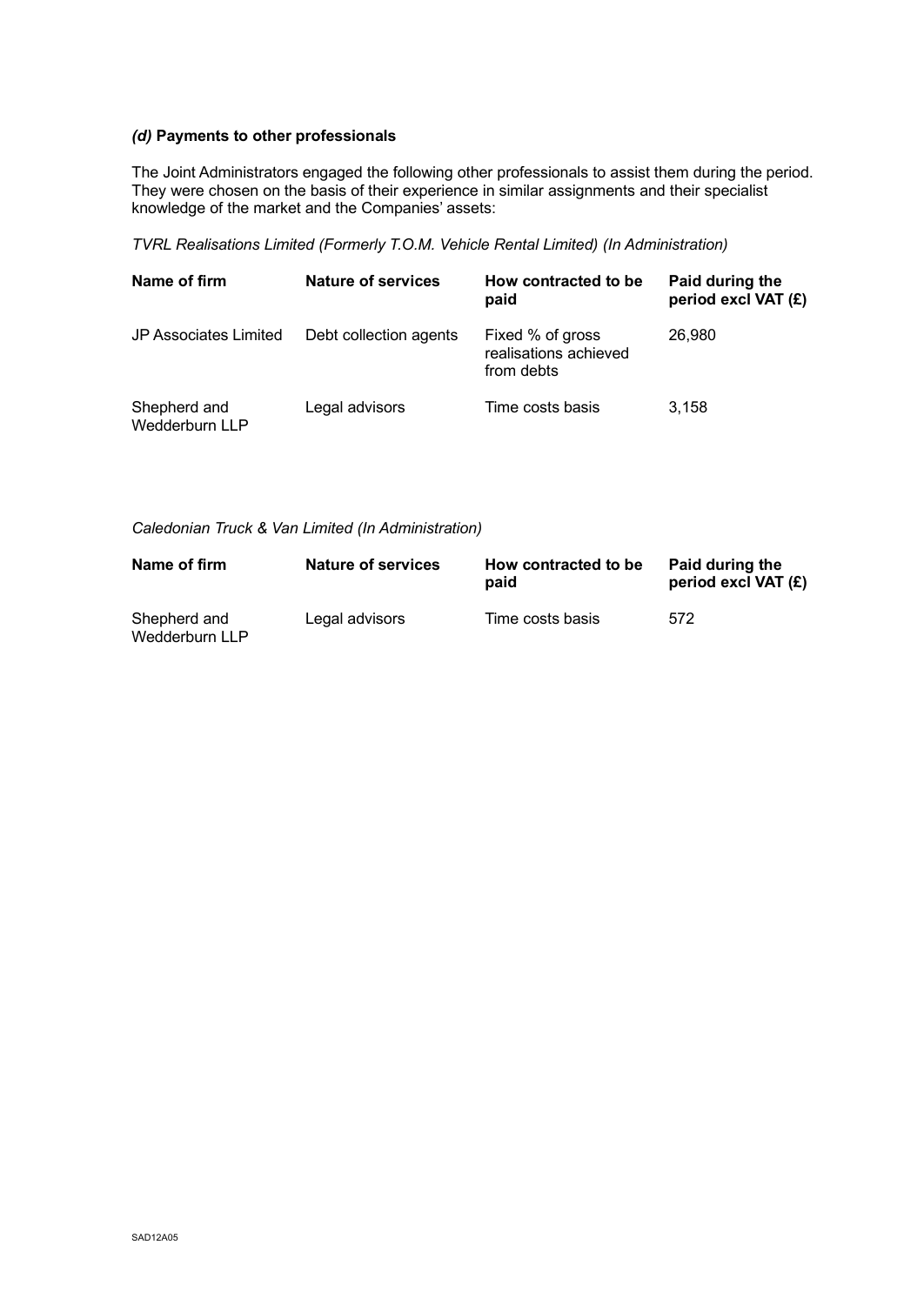# **TVRL Realisations Limited (formerly T.O.M Vehicle Rental Limited (In Administration)**

| Type of                                        | Paid as at 27  | Paid in       | Outstanding | <b>Total</b> |
|------------------------------------------------|----------------|---------------|-------------|--------------|
| Outlay                                         | September 2021 | <b>Period</b> |             |              |
| <b>Category 1 expenses</b>                     |                |               |             |              |
| Specific penalty bond                          | 775.00         | 0.00          | 0.00        | 775.00       |
| Meals & subsistence                            | 756.88         | 0.00          | 0.00        | 756.88       |
| Travel & accommodation                         | 10,543.05      | 13.75         | 0.00        | 10,556.80    |
| IT & office supplies                           | 25.24          | 122.36        | 0.00        | 147.60       |
| <b>Category 2 expenses</b>                     |                |               |             |              |
| Mileage                                        | 2,796.75       | 109.80        | 0.00        | 2,906.55     |
| Office supplies                                | 916.56         | 0.00          | 0.00        | 916.56       |
| Internal bulk copying, printing<br>and postage | 15,030.19      | 2,432.48      | 0.00        | 17,462.67    |
| Hospitality                                    | 3.90           | 0.00          | 0.00        | 3.90         |
| Company car over allowance                     | 472.51         | 0.00          | 0.00        | 472.51       |
| IT costs                                       | 32.11          | 0.00          | 0.00        | 32.11        |
| <b>Totals</b>                                  | 31,352.19      | 2,678.39      | 0.00        | 34,030.58    |

## **Summary of Joint Administrators' outlays incurred**

### **Notes**

SIP 9 defines expenses as a type of expense which is met by, and reimbursed to, an office holder in connection with an insolvency appointment. Expenses fall into two categories: Category 1 and Category 2.

- Category 1 expenses are payments to independent third parties where there is specific expenditure directly referable to the appointment
- Category 2 expenses are expenses which are directly referable to the appointment but not a payment to an independent third party. They may include shared and allocated costs.

It is our policy, in accordance with SIP 9, to disclose Category 1 and Category 2 expenses but only to seek approval for Category 2 expenses before they are drawn.